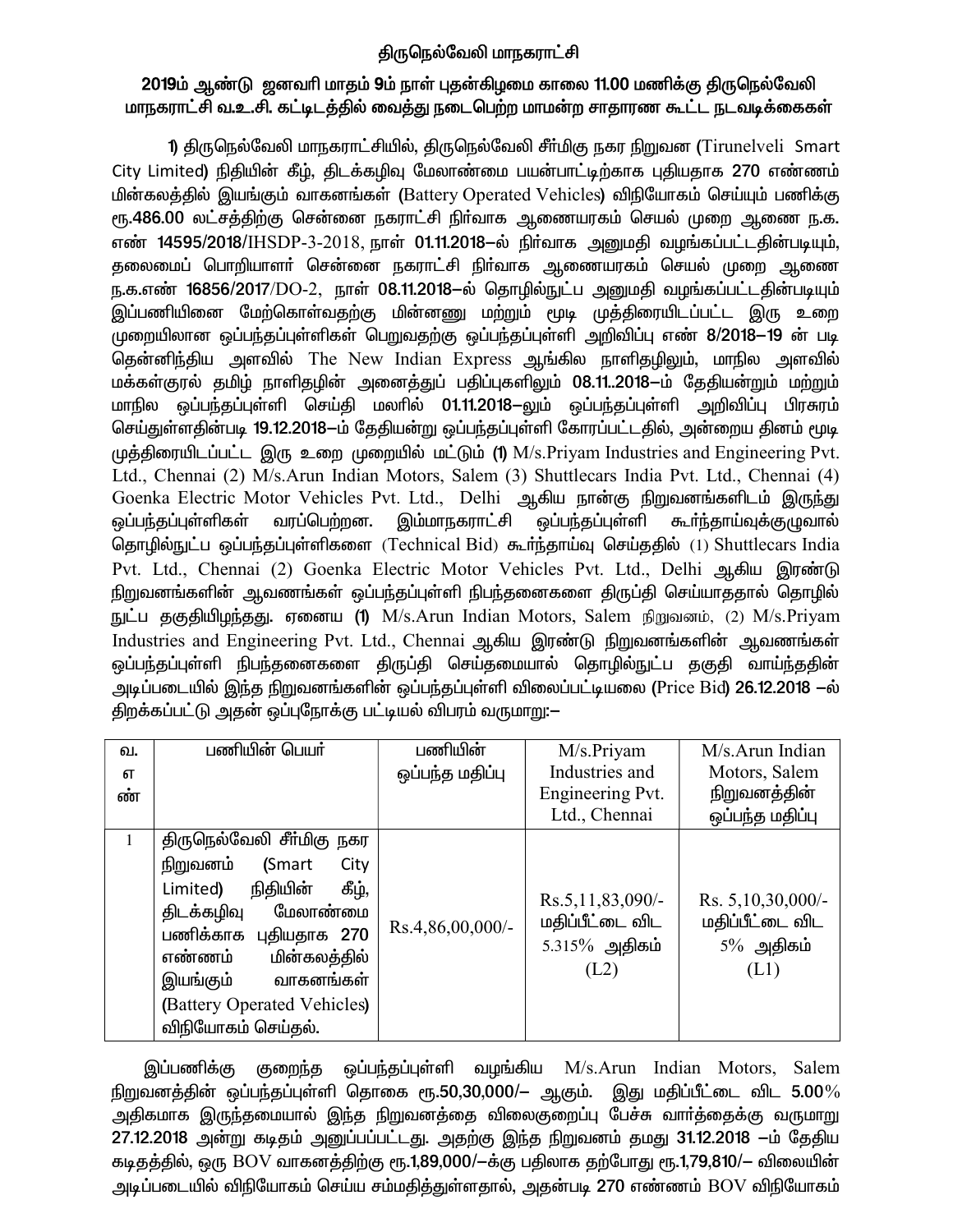செய்வதற்கு ரூ.4,85,48,700/– ஆகும். இது மதிப்பீட்டை விட குறைவாகும். மேலும், 31.12.2018ல் மீண்டும் விலைக்குறைப்பு செய்ய இந்த நிறுவனத்தை கேட்டுக் கொண்டதில் 04.01.2019—ம் தேதிய கடிதத்தில் வெளிச்சந்தையில் இந்த நிறுவனம் மூலப்பொருட்கள் வெளிச்சந்தையில் விலை உயர்வு அதிகமிருப்பதால் மேலும் விலைக்குறைப்பு செய்ய இயலாது எனவும். தமது நிறுவனம் ஏற்கனவே விலைக்குறைப்பு செய்து வழங்கிய சம்மத கடிதத்தினை ஏற்குமாறு கேட்டுள்ளதினை தொடர்ந்து 07.01.2019ம் தேதிய ஒப்பந்தப்புள்ளி கூர்ந்தாய்வுக் குழு கூட்ட நடவடிக்கை பரிந்துரையின்படி குறைந்த ஒப்பந்தப்புள்ளி நிறுவனமான M/s.Arun Indian Motors, Salem நிறுவனத்தின் விலைக்குறைப்புக்கு பின்வரும் மதிப்பீட்டை விட 0.11% குறைவான ஒப்பந்தப்புள்ளி மதிப்பு ஒப்பந்தப்பள்ளியினை ஒப்புக்கொள்வதற்கு மாமன்றத்தின்  $P$ ГБ.4,85,48,700/-பாா்வைக்கும் அனுமதிக்கும்.

# அலுவலகக் குறிப்பு:

அ) திருநெல்வேலி மாநகராட்சியில், திருநெல்வேலி சீா்மிகு நகர நிறுவன (Tirunelveli Smart City Limited) நிதியின் கீழ், திடக்கழிவு மேலாண்மை பயன்பாட்டிற்காக மதிப்பீட்டு தொகை ரு.4.86 கோடி மதிப்பீட்டில் புதியதாக 270 எண்ணம் மின்கலத்தில் இயங்கும் வாகனங்கள் (Battery Operated Vehicles) விநியோகம் செய்யும் பணிக்கு 19.12.2018 அன்று பெறப்பட்ட நான்கு ஒப்பந்தப்புள்ளிகளில் குறைந்த ஒப்பந்தப்புள்ளி நிறுவனமான M/s.Arun Indian Motors, Salem நிறுவனத்தின் விலைக்குறைப்புக்கு பின்வரும் மதிப்பீட்டை விட 0.11% குறைவான ஒப்பந்தப்புள்ளி மதிப்பு ரூ.4,85,48,700/— ஒப்பந்தப்புள்ளியினை ஒப்புக்கொள்வதற்கு 07.01.2019ம் கேகிய ஒப்பந்தப்புள்ளி கூர்ந்தாய்வுக் குழு கூட்ட நடவடிக்கை பரிந்துரையின்படி மாமன்றம் இந்த விலைக்குறைப்புக்கு பின்வரும் ஒப்பந்தப்புள்ளியை ஒப்புக் கொண்டு அனுமதிக்கலாம்.

ஆ) இப்பணியின் மதிப்பிட்டுத் தொகை ரூ.486.00 லட்சத்திற்கு திருநெல்வேலி சீர்மிகு நகர நிறுவன நிதியின் கீழ் ஒதுக்கீடு செய்யப்பட்ட தொகை போக கூடுதலாகும் தொகையையும் திருநெல்வேலி சீா்மிகு நகர நிதியின் கீழ் மேற்கொள்வதற்கும் மாமன்றம் அனுமதி வழங்கலாம்.

#### தீர்மானம் எண் 150

அலுவலகக் குறிப்பு அங்கீகரிக்கப்பட்டது.

# (@1/6526/2015-TSCL)

2) திருநெல்வேலி மாநகராட்சியில், திருநெல்வேலி சீா்மிகு நகர நிறுவனம் (Smart City Limited) 2018–19 –ன் கீழ், வார்டு எண் 3, 5, 6, 55 மற்றும் வண்ணார்பேட்டை புறவழிச்சாலை ஆகிய பகுதிகளில் ஏற்கனவே உள்ள SV/MH/CFL விளக்குகளை மின் சிக்கன விளக்குகளாக (LED) மாற்றுதல் மற்றும் புதிதாக மின்கம்பத்துடன் கூடிய மின்சிக்கன விளக்குகள் (LED) (சிப்பம் எண்—1) அமைக்கும் பணிக்கு ரூ.1434.00 லட்சத்திற்கு சென்னை நகராட்சி நிா்வாக ஆணையரகம் செயல் முறை ஆணை ந.க. எண் 14595/2018/ IHSDP -3-2018, நாள் 01.11.2018–ல் நிர்வாக அனுமகி வழங்கப்பட்டதின்படியும், தலைமைப் பொறியாளா், சென்னை நகராட்சி நிா்வாக ஆணையரகம் செயல் முறை ஆணை ந.க.எண் 16856/2017/DO-2 நாள் 08.11.2018-ல் தொழில்நுட்ப அங்கீகாரம் வழங்கப்பட்டதின்படியும் மின்னணு மற்றும் மூடி முத்திரையிடப்பட்ட இரு உறை முறையிலான ஒப்பந்தப்புள்ளிகள் பெறுவதற்கு ஒப்பந்தப்புள்ளி அறிவிப்பு எண் 9/2018—19—ன் படி அகில இந்திய அளவில் The New Indian Express ஆங்கில நாளிதழிலும், மாநில அளவில் தினமணி தமிழ் நாளிதழின் அனைத்துப் பதிப்புகளிலும்;; 15.11.2018—ம் தேதியன்றும் மற்றும் மாநில ஒப்பந்தப்புள்ளி செய்தி மலரில் 15.11.2018–லும் ஒப்பந்தப்புள்ளி அறிவிப்பு பிரசுரம் செய்துள்ளதின்படி 19.12.2018–ம் தேதியன்று ஒப்பந்தப்புள்ளி கோரப்பட்டதில் மின்னணு முறை மற்றும் மின்னணு முறையில்லாத இரு உறை முறையில் 3 ஒப்பந்தப்புள்ளிகள் வரப்பெற்றன அவைகள்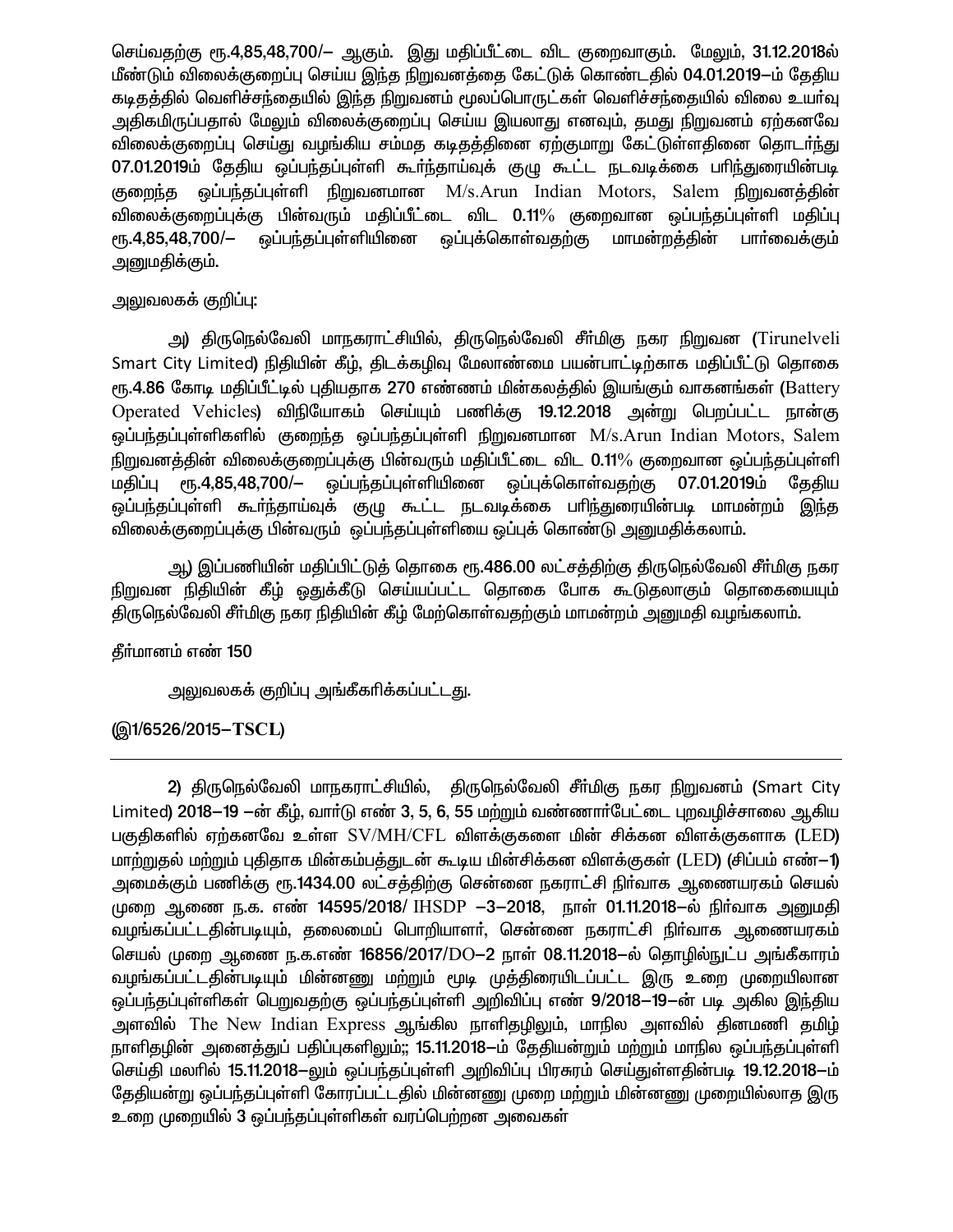| வ.எண்          | ஒப்பந்த நிறுவனத்தின் பெயர்                                           | வைப்புத் தொகை செலுத்திய விபரம்    |  |
|----------------|----------------------------------------------------------------------|-----------------------------------|--|
|                | M/s.Schnell Energy Equipments Pvt. Rs.14,96,000/- DD No.502639 Date. |                                   |  |
|                | Ltd., Coimbatore                                                     | 18.12.2018                        |  |
|                |                                                                      | <b>ICICI Bank Coimbatore</b>      |  |
| $\mathfrak{D}$ | M/s. Sabari Electricals, Chennai                                     | Rs.14,96,000/- BG No.AF01BGP      |  |
|                |                                                                      | 183520003 Date. 18.12.2018        |  |
|                |                                                                      | KVB - Chennai                     |  |
| 3              | M/s.Akash Engineering Associates (P)                                 | Rs.14,96,000/- DD No.022995 Date. |  |
|                | Ltd Chennai                                                          | 17.12.2018                        |  |
|                |                                                                      | Axis Bank Chennai.                |  |

(1) M/s. Akash Engineering Associates (P) Ltd Chennai (2) M/s. Sabari Electricals, Chennai (3) M/s.Schnell Energy Equipments Pvt. Ltd., Coimbatore ஆகிய மூன்று நிறுவனங்களிடம் இருந்து ஒப்பந்தப்புள்ளிகள் வரப்பெற்று இம்மாநகராட்சி ஒப்பந்தப்புள்ளி கூர்ந்தாய்வுக்குழுவால் தொழில் நுட்ப தகுதி தொடர்பான நிபந்தனைகளை கூர்ந்தாய்வு செய்ததில் M/s.Schnell Energy Equipments Pvt. Ltd., Coimbatore நிறுவனம் தொழில்நுட்ப தகுதி தொடர்பான நிபந்தனைகளை பூர்த்தி செய்யாததால் அன்னாரது ஒப்பந்தப்புள்ளி தகுதியிழந்ததாகிறது. எனவே மீதமுள்ள (1) M/s.Akash Engineering Associates (P) Ltd Chennai (2) M/s.Sabari Electricals, Chennai ஆகிய நிறுவனங்கள் மட்டும் தொழில்நுட்ப தகுதி தொடர்பான நிபந்தனைகளை பூர்த்தி செய்தமையால் மேற்படி நிறுவனங்களின் விலைப்புள்ளி அட்டவணை மட்டும் 26.12.2018–ல் திறக்கப்பட்டு அதன் ஒப்புநோக்கு பட்டியல் தயாா் செய்யப்பட்டு அதன் விபரம் வருமாறு:—

| வ.           | பணியின் பெயர்              | பணியின் ஒப்பந்த   | M/s.Sabari                            | M/s.Akash                            |
|--------------|----------------------------|-------------------|---------------------------------------|--------------------------------------|
| எ            |                            | மதிப்பு           | Electricals, Chennai                  | Engineering                          |
| ண்           |                            |                   | நிறுவனத்தின்                          | Associates, Chennai                  |
|              |                            |                   | ஒப்பந்த மதிப்பு                       | நிறுவனத்தின்                         |
|              |                            |                   |                                       | ஒப்பந்த மதிப்பு                      |
| $\mathbf{1}$ | திருநெல்வேலி சீர்மிகு நகர  |                   |                                       |                                      |
|              | நிறுவனம் (Smart<br>City    |                   |                                       |                                      |
|              | Limited) 2018-19 -ன் கீழ், |                   |                                       |                                      |
|              | வார்டு எண் 3, 5, 6, 55     |                   |                                       |                                      |
|              | மற்றும் வண்ணார்பேட்டை      |                   |                                       |                                      |
|              | புறவழிச்சாலை<br>ஆகிய       |                   |                                       |                                      |
|              | பகுதிகளில் ஏற்கனவே         |                   | Rs. 13,98,32,124/-<br>மதிப்பீட்டை விட | Rs.13,59,37,928/-<br>மதிப்பீட்டை விட |
|              | SV/MH/CFL<br>உள்ள          | Rs.12,94,45,375/- |                                       |                                      |
|              | விளக்குகளை மின் சிக்கன     |                   | $8.02\%$ அதிகம்                       | $5.02\%$ அதிகம்                      |
|              | விளக்குகளாக<br>(LED)       |                   | (L2)                                  | (L1)                                 |
|              | மாற்றுதல் மற்றும் புதிதாக  |                   |                                       |                                      |
|              | மின்கம்பத்துடன்<br>கூடிய   |                   |                                       |                                      |
|              | மின்சிக்கன விளக்குகள்      |                   |                                       |                                      |
|              | அமைத்தல். (LED) (சிப்பம்   |                   |                                       |                                      |
|              | எண்-1)                     |                   |                                       |                                      |

ஒப்பந்தப்புள்ளி கூர்ந்தாய்வுக்குழு M/s.Akash Engineering Associates, Chennai நிறுவனம்; (L1) ஒப்பந்தப்புள்ளியில் கொடுத்துள்ள தொகை  $\text{Rs}.13,59,37,928/$ - ஆனது மதிப்பீட்டை விட  $5.02\%$ அதிகமாக உள்ளதால் இது ஏற்கதக்கதல்ல எனக் கருதி ஒப்பந்ததாரரை விலைகுறைப்பு பேச்சு —…<br>வாா்த்தைக்கு அழைக்க 27.12.2018 அன்று கடிதம் அனுப்பப்பட்டது. அதன் பின்னா் ஒப்பந்ததாரா் தமது 31.12.2018-ம் தேதிய கடிதத்தில், இவ்வலுவலகத்திலிருந்து விலைக்குறைப்பு பேச்சு வார்த்தைக்கு அழைக்கப்பட்டதனை ஏற்று ஏற்கனவே ஒப்பந்தப்புள்ளியில் கொடுத்த மதிப்பீட்டை விட 5.02% அதிகமான விலைவிகிதத்திலிருந்து குறைத்து மதிப்பீட்டை விட 4.84% அதிகமான விலைவிகிதத்தில் மேற்படி பணியை செய்ய ஒப்புக்கொண்டுள்ளாா். இருப்பினும் ஒப்பந்தப்புள்ளி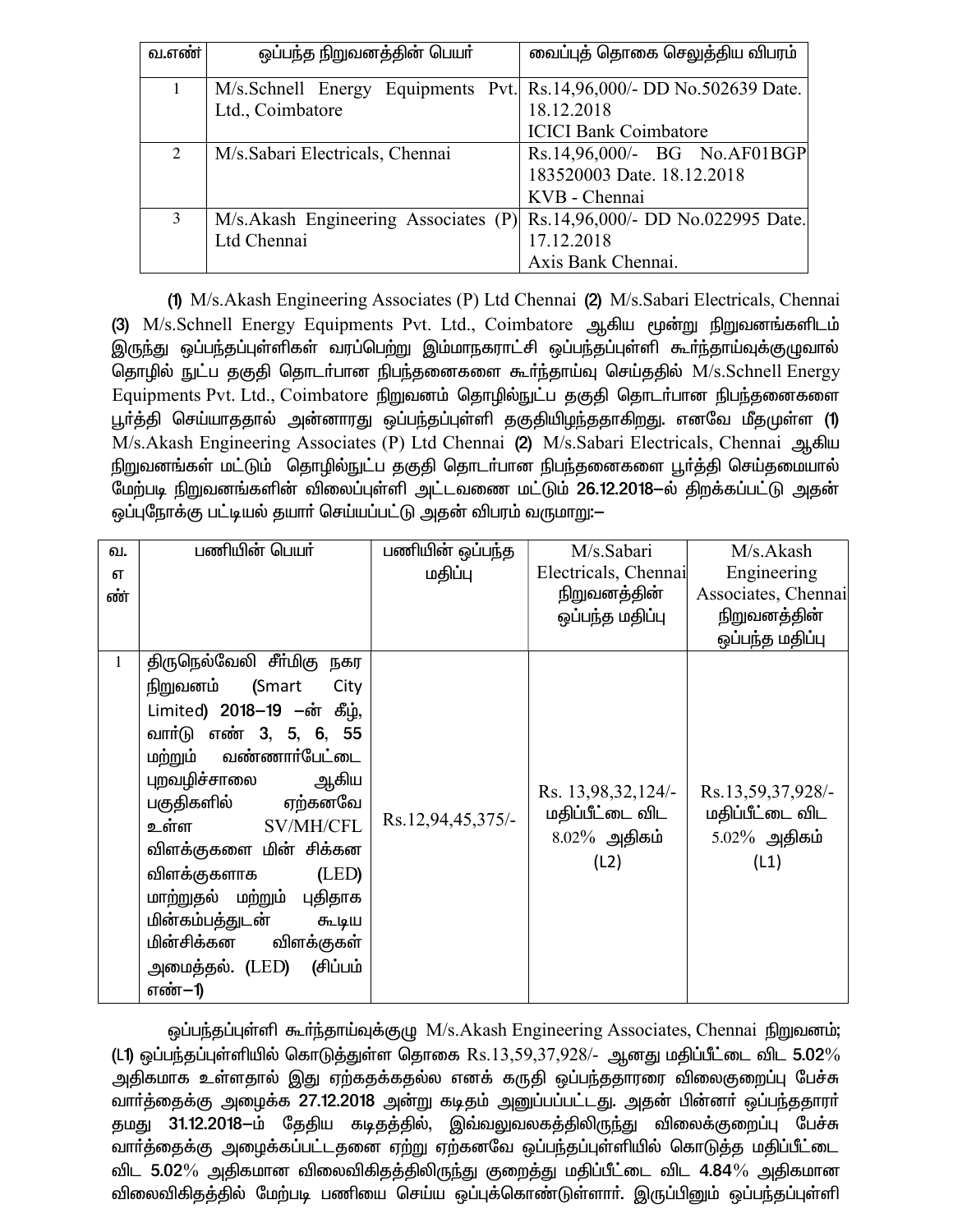கூர்ந்தாய்வுக்குமு M/s.Akash Engineering Associates, Chennai நிறுவனக்கின் 31.12.2018 தேதிய விலைக்குறைப்பு பேச்சுவார்த்தையில் கொடுத்துள்ள தொகை ரூ.13,57,11,144/— ஆனது மதிப்பீட்டை விட 4.84% அதிகமாக உள்ளதால் ஒப்பந்ததாரரை மீண்டும் விலைகுறைப்பு பேச்சு வார்த்தைக்கு அழைக்க 31.12.2018 அன்று கடிதம் அனுப்பப்பட்டது. அதன் பின்னா் ஒப்பந்ததாரா் தமது 04.01.2019-ம் தேதிய கடிதத்தில், இவ்வலுவலகத்திலிருந்து விலைக்குறைப்பு பேச்சு வார்த்தைக்கு அழைக்கப்பட்டதனை ஏற்று தற்போது மேற்படி பணிக்கு தேவையான மின்கம்பம், UG Cable, Wire, Street Light controller, ILM போன்ற மின்உபயோக பொருட்கள், மற்றும் தொழிலாளர் கூலி ஆகியவை சந்தையில் எதிா்பாராதவிதமாக அதிகமாகிவிட்டபடியால் மேலும் விலைக்குறைப்பு செய்ய இயலாது என இறுதியாகவும், முடிவாகவும் தெரிவித்துள்ளார்.

| வ.  | $(L1)$ நிறுவனத்தின் | 31.12.2018ம் தேதிய        | 04.01.2019ம் தேதிய       |
|-----|---------------------|---------------------------|--------------------------|
| எண் | பெயர்               | விலைக்குறைப்பு            | விலைக்குறைப்பு           |
|     |                     | பேச்சுவார்த்தைக்குப் பின் | பேச்சுவார்த்தைக்குப்     |
|     |                     | ஒப்பந்தப்புள்ளித் தொகை.   | பின் ஒப்பந்தப்புள்ளித்   |
|     |                     | (including GST)           | தொகை. (including GST)    |
|     | M/s. Akash          | Rs.13,59,37,928/-         | Rs.13,57,11,144/-        |
|     | Engineering         | மதிப்பீட்டை விட $5.02\%$  | மதிப்பீட்டை விட $4.84\%$ |
|     | Associates (P) Ltd. | அதிகம்                    | அதிகம்                   |
|     | Chennai (L1)        |                           |                          |

எனவே, 07.01.2019-ம் தேதிய ஒப்பந்தப்புள்ளி கூர்ந்தாய்வுக் குழு கூட்ட நடவடிக்கையில் M/s.Akash Engineering Associates, Chennai நிறுவனத்தின் 04.01.2019 விலைக்குறைப்பு பேச்சுவார்த்தைக்குப் பின்வரும் ஒப்பந்தப்புள்ளி மதிப்பு ரூ.13,57,11,144/- (Thirteen Crore Fifty seven Lakhs Eleven Thousand one Hundred and Forty Four Only)  $\mu$  and  $\mu$  and  $\mu$  4.84% கூடுதலான ஒப்பந்தப்புள்ளியை மாமன்றம் முடிவு செய்யலாம் என பரிந்துரை செய்துள்ளதின்படி மாமன்றத்தின் அனுமதிக்கும் முடிவிற்கும்.

# அலுவலகக் குறிப்பு:

அ) திருநெல்வேலி மாநகராட்சி — திருநெல்வேலி சீா்மிகு நகர நிறுவனம் 2018–19—ன் கீழ் வார்டு எண் 3, 5, 6, 55 மற்றும் வண்ணார்பேட்டை புறவழிச்சாலை ஆகிய பகுதிகளில் ஏற்கனவே உள்ள SV/MH/CFL விளக்குகளை மின்சிக்கன விளக்குகளாக (LED) மாற்றுதல் மற்றும் புதிதாக மின்கம்பத்துடன் கூடிய மின் சிக்கன விளக்குகள் (LED) அமைக்கும் (சிப்பம் எண் $-$ 1) பணி அத்தியாவசியமான பணியாக இருப்பதாலும், திட்டப்பணியாக இருப்பத<u>ாலு</u>ம், பொதுமக்கள் நலன் கருகி மேற்படி பணியினை மேற்கொள்ள வேண்டியிருப்பதாலும், தமிழ்நாடு நகர்ப்புற உள்ளாட்சிகளுக்கான பொறியியல் நடைமுறை நூல் தொகுப்பு—1, அத்தியாயம் 2, உட்பிரிவு 2.7.2-ன்படி ஒப்பந்தப்புள்ளி முதல் அமைப்பில் கூட மதிப்பீட்டை விட 5% வரை கூடுதலாக பெறப்படும் ஒப்பந்தப்புள்ளிகளை ஒப்புக் கொள்வதற்கு மாமன்றம் அனுமதிக்கலாம் என வழிவகை செய்யப்பட்டுள்ளதாலும், 07.01.2019 ம் தேதிய ஒப்பந்தப்புள்ளி கூர்ந்தாய்வுக் குழு கூட்ட நடவடிக்கையில் M/s.Akash Engineering Associates, Chennai நிறுவனத்தின்; விலைக்குறைப்பு பேச்சுவார்த்தைக்குப் பின் வரும் ஒப்பந்தப்புள்ளி மதிப்பு ரூ.13,57,11,144/- (Thirteen Crore Fifty seven Lakhs Eleven Thousand one Hundred and Forty Four Only) **underling that** 4.84% கூடுதலான ஒப்பந்தப்புள்ளியை மாமன்றம் முடிவு செய்யலாம் என பரிந்துரை செய்துள்ளதின்படி மாமன்றம் ஒப்புக் கொண்டு அனுமதிக்கலாம்.

அ) மேற்படி பணியின் மதிப்பிட்டுத் தொகை ரூ.1434.00 லட்சத்திற்கு திருநெல்வேலி சீர்மிகு நகர நிறுவனம் 2018–2019ன் கீழ் ஒதுக்கீடு செய்யப்பட்ட தொகை போக கூடுதலாகும் தொகையையும் திருநெல்வேலி சீா்மிகு நகர நிதியின் கீழ் மேற்கொள்வதற்கும் மாமன்றம் அனுமதி வழங்கலாம்.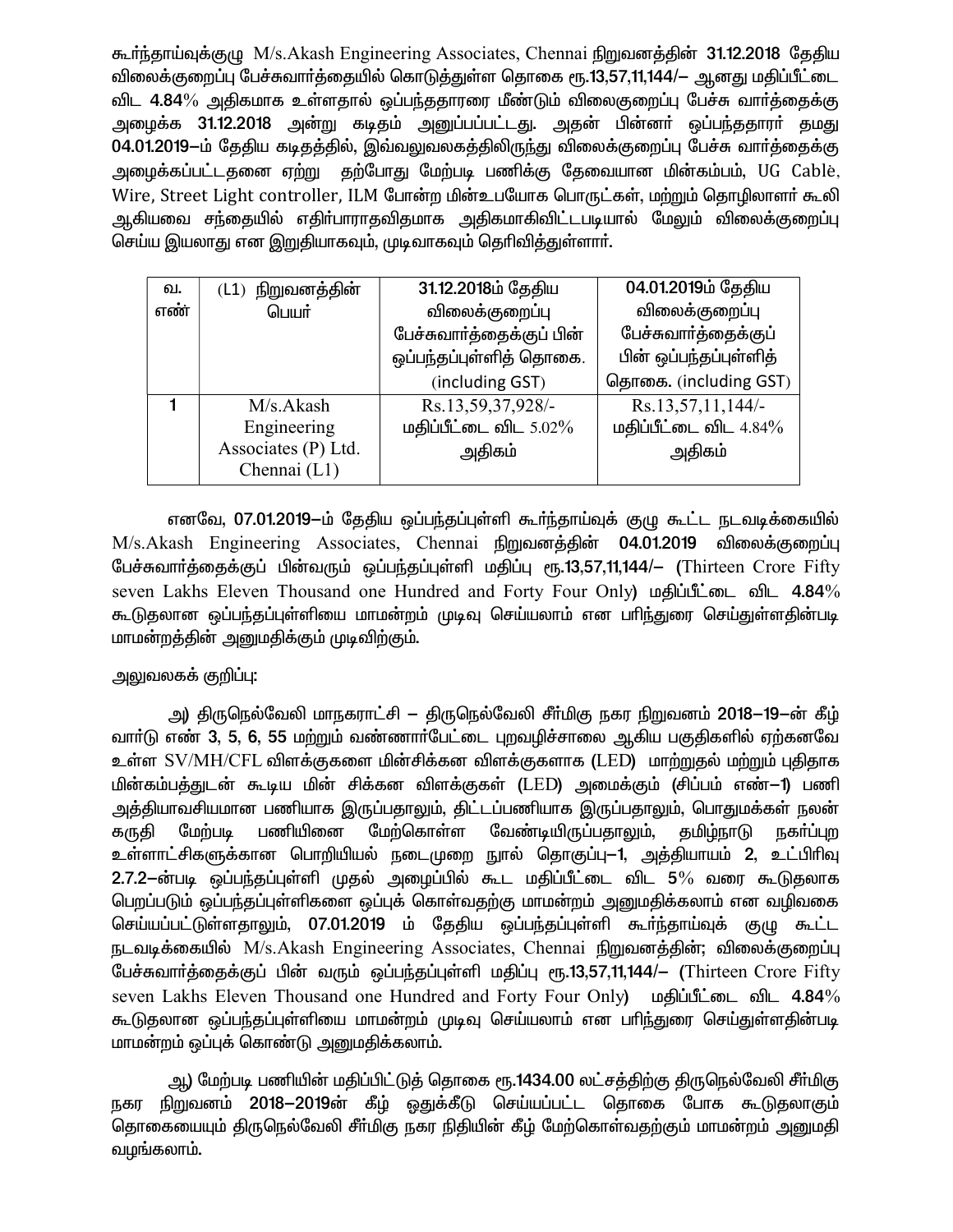# அலுவலகக் குறிப்பு அங்கீகரிக்கப்பட்டது.

# (@1/6526/2015-TSCL)

3) திருநெல்வேலி மாநகராட்சியில், திருநெல்வேலி சீர்மிகு நகர நிறுவனம் (Smart City Limited) 2018-19-ன் கீழ், திருநெல்வேலி சீர்மிகு நகர நிறுவனம் 2018-19-ன் கீழ் வார்டு எண் 40,  $41, 42, 43, 44$  மற்றும் 53 ஆகிய பகுதிகளில் ஏற்கனவே உள்ள  $\mathrm{SV}/\mathrm{MH}/\mathrm{CFL}$  விளக்குகளை மின் சிக்கன விளக்குகளாக (LED) மாற்றுதல் மற்றும் புதிதாக மின்கம்பத்துடன் கூடிய மின் சிக்கன விளக்குகள் (LED) (சிப்பம் எண்—2) அமைக்கும் பணிக்கு ரூ.1496.00 லட்சத்திற்கு சென்னை நகராட்சி நிர்வாக ஆணையரகம் செயல் முறை ஆணை ந.க. எண் 14595/2018/ IHSDP-3-2018, நாள் 01.11.2018—ல் நிா்வாக அனுமதி வழங்கப்பட்டதின்படியும், தலைமைப் பொறியாளா், சென்னை நகராட்சி நிர்வாக ஆணையரகம் செயல்முறை ஆணை ந.க.எண் 16856/2017/DO-2, நாள் 08.11.2018-ல் தொழில்நுட்ப அங்கீகாரம் வழங்கப்பட்டதின்படியும் மின்னணு மற்றும் மூடி முத்திரையிடப்பட்ட இரு உறை முறையிலான ஒப்பந்தப்புள்ளிகள் பெறுவதற்கு ஒப்பந்தப்புள்ளி அறிவிப்பு எண்  $9/2018-19$  ன் படி அகில இந்திய அளவில் The New Indian Express ஆங்கில நாளிதழிலும், மாநில அளவில் தினமணி தமிழ் நாளிதழின் அனைத்துப் பதிப்புகளிலும் 15.11.2018—ம் தேதியன்றும் மற்றும் மாநில ஒப்பந்தப்புள்ளி செய்தி மலாில் 15.11.2018-லும் ஒப்பந்தப்புள்ளி அறிவிப்பு பிரசுரம் செய்துள்ளதின்படி 19.12.2018–ம் தேதியன்று ஒப்பந்தப்புள்ளி கோரப்பட்டதில் <u>மின்னணு</u> முறை மற்றும் மின்னணு முறையில்லாத இரு உறை முறையில் 3 ஒப்பந்தப்புள்ளிகள் வரப்பெற்றன அவைகள்

| வ.எண் $ $      | ஒப்பந்த நிறுவனத்தின் பெயர்      | வைப்புத் தொகை செலுத்திய விபரம்                                   |
|----------------|---------------------------------|------------------------------------------------------------------|
|                |                                 | M/s.Schnell Energy Equipments Rs.14,96,000/-- DD No.502639 Date. |
|                | Pvt. Ltd., Coimbatore           | 18.12.2018 ICICI Bank Coimbatore                                 |
| $\mathfrak{p}$ | M/s.Sabari Electricals, Chennai | Rs.14,96,000/-- BG No. AF01BGP                                   |
|                |                                 | 183520003 Date. 18.12.2018                                       |
|                |                                 | KVB - Chennai                                                    |
| $\mathbf{3}$   | M/s.Akash                       | Engineering Rs.14,96,000/-- DD No.022995 Date.                   |
|                | Associates (P) Ltd Chennai      | 17.12.2018 Axis Bank Chennai.                                    |

ு முன்று நிறுவனங்களிடம் இருந்து ஒப்பந்தப்புள்ளிகள் வரப்பெற்று இம்மாநகராட்சி ஒப்பந்தப்புள்ளி கூர்ந்தாய்வுக்குழுவால் தொழில் நுட்ப தகுதி தொடர்பான நிபந்தனைகளை கூர்ந்தாய்வு செய்ததில் M/s.Schnell Energy Equipments Pvt. Ltd., Coimbatore நிறுவனம் தொழில்நுட்ப தகுதி தொடர்பான நிபந்தனைகளை பூர்த்தி செய்யாததால் அன்னாரது ஒப்பந்தப்புள்ளி தகுதியிழந்ததாகிறது. எனவே மீதமுள்ள (1) M/s.Akash Engineering Associates, Chennai (2) M/s.Sabari Electricals, Chennai ஆகிய நிறுவனங்கள் மட்டும் தொழில்நுட்ப தகுதி தொடா்பான நிபந்தனைகளை பூா்த்தி செய்தமையால் இரண்டு நிறுவனங்களின் விலைப்புள்ளி அட்டவனை மட்டும் 26.12.2018 ல் திறக்கப்பட்டு அதன் ஒப்புநோக்கு பட்டியல் தயார் செய்யப்பட்டு அதன் விபரம் வருமா<u>று</u>:—

| வ. | பணியின் பெயா்                     | பணியின் ஒப்பந்த   | M/s.Sabari        | M/s.Akash           |
|----|-----------------------------------|-------------------|-------------------|---------------------|
| எ  |                                   | மதிப்பு           | Electricals,      | Engineering         |
| ண் |                                   |                   | Chennai           | Associates, Chennai |
|    |                                   |                   | நிறுவனத்தின்      | நிறுவனத்தின்        |
|    |                                   |                   | ஒப்பந்த மதிப்பு   | ஒப்பந்த மதிப்பு     |
|    | திருநெல்வேலி<br>சீர்மிகு<br>நகர   | Rs.13,80,36,322/- | Rs.14,90,90,526/- | Rs.14,49,41,367/-   |
|    | நிறுவனம் 2018-19-ன் கீழ் வார்டு   |                   | மதிப்பீட்டை விட   | மதிப்பீட்டை விட     |
|    | எண் 40, 41, 42, 43, 44 மற்றும் 53 |                   | $8.01\%$ அதிகம்   | $5\%$ அதிகம்        |
|    | ஆகிய பகுதிகளில் ஏற்கனவே           |                   | (L2)              | (L1)                |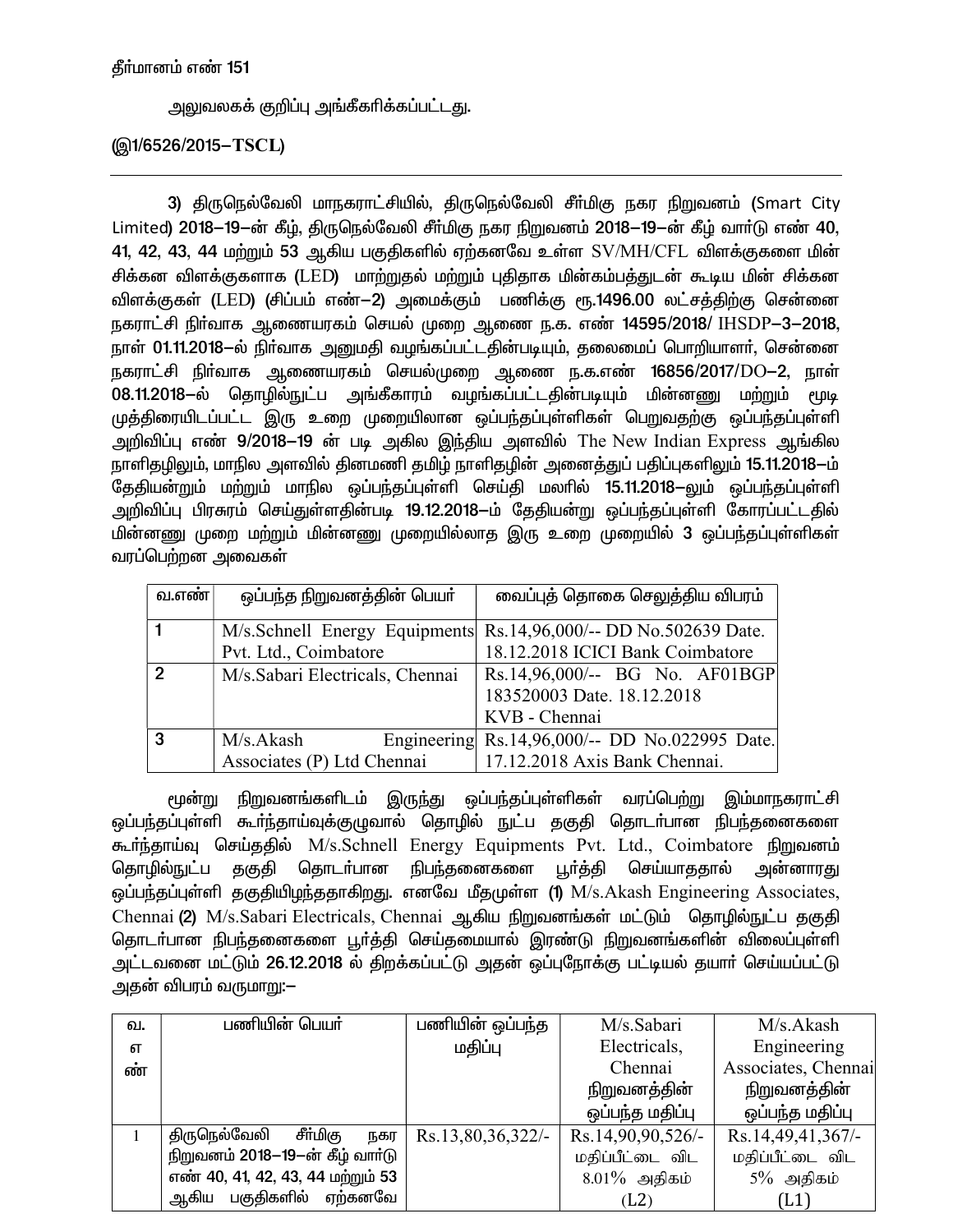| SV/MH/CFL<br>உளள                |  |
|---------------------------------|--|
| விளக்குகளை மின் சிக்கன          |  |
| விளக்குகளாக (LED) மாற்றுதல்     |  |
| மற்றும் புதிதாக மின்கம்பத்துடன் |  |
| கூடிய மின் சிக்கன விளக்குகள்    |  |
| (LED) அமைத்தல் (சிப்பம் எண்–    |  |
| 2)                              |  |

ஒப்பந்தப்புள்ளி கூர்ந்தாய்வுக்குழு M/s.Akash Engineering Associates, Chennai நிறுவனம் ஒப்பந்தப்புள்ளியில் கொடுத்துள்ள தொகை  $\mathrm{Rs.14,49,41,367/-}$  ஆனது மதிப்பீட்டை விட 5% ு<br>அதிகமாக உள்ளதால் இது ஏற்கதக்கதல்ல எனக் கருதி ஒப்பந்ததாரரை விலைக்குறைப்பு பேச்சு வார்த்தைக்கு அழைக்க 27.12.2018 அன்று கடிதம் அனுப்பப்பட்டது. அதன் பின்னா் ஒப்பந்ததாரா் தமது 31.12.2018-ம் தேதிய கடிதத்தில், இவ்வலுவலகத்திலிருந்து விலைக்குறைப்பு பேச்சு ்வார்த்தைக்கு அழைக்கப்பட்டதனை ஏற்று ஏற்கனவே ஒப்பந்தப்புள்ளியில் கொடுத்த மதிப்பீட்டை விட 5.00 $\%$  அதிகமான விலைவிகிதத்திலிருந்து குறைத்து மதிப்பீட்டை விட 4.84 $\%$  அதிகமான விலைவிகிதத்தில் மேற்படி பணியை செய்ய ஒப்புக்கொண்டுள்ளாா். இருப்பினும் ஓப்பந்தப்புள்ளி கூருந்தாய்வுக்குழு M/s.Akash Engineering Associates, Chennai நிறுவனத்தின் 31.12.2018 தேதிய விலைக்குறைப்பு பேச்சுவார்த்தையில் கொடுத்துள்ள தொகை ரூ.13,57,11,144/- ஆனது மதிப்பீட்டை <u>விட 4.84% அதிகமாக உள்ளதால் ஒப்பந்ததாரரை மீண்டும் விலைகுறைப்பு பேச்சு வார்த்தைக்கு</u> அழைக்க 31.12.2018 அன்று கடிதம் அனுப்பப்பட்டது. அதன் பின்னா் ஒப்பந்ததாரா் தமது 04.01.2019ம் தேதிய கடிதத்தில், இவ்வலுவலகத்திலிருந்து விலைக்குறைப்பு பேச்சு வார்த்தைக்கு அழைக்கப்பட்டதனை ஏற்று தற்போது மேற்படி பணிக்கு தேவையான மின்கம்பம், UG Cable, Wire, Street Light controller, ILM போன்ற மின்உபயோக பொருட்கள், மற்றும் தொழிலாளர் கூலி ஆகியவை சந்தையில் எதிா்பாராதவிதமாக அதிகமாகிவிட்டபடியால் மேலும் விலைக்குறைப்பு செய்ய இயலாது என இறுதியாகவும், முடிவாகவும் தெரிவித்துள்ளார்.

| ഖ.           | $(L1)$ நிறுவனத்தின் | 31.12.2018ம் தேதிய        | 04.01.2019ம் தேதிய        |  |
|--------------|---------------------|---------------------------|---------------------------|--|
| எண்<br>பெயர் |                     | விலைக்குறைப்பு            | விலைக்குறைப்பு            |  |
|              |                     | பேச்சுவார்த்தைக்குப் பின் | பேச்சுவார்த்தைக்குப் பின் |  |
|              |                     | ஒப்பந்தப்புள்ளித் தொகை    | ஒப்பந்தப்புள்ளித் தொகை    |  |
|              |                     | (including GST)           | (including GST)           |  |
|              | M/s.Akash           | Rs.14,49,41,367/-         | Rs.14,47,12,608/-         |  |
|              | Engineering         | மதிப்பீட்டை விட $5\%$     | மதிப்பீட்டை விட $4.84\%$  |  |
|              | Associates (P) Ltd. | அதிகம்                    | அதிகம்                    |  |
|              | Chennai (L1)        |                           |                           |  |

எனவே, 07.01.2019-ம் தேதிய ஒப்பந்தப்புள்ளி கூர்ந்தாய்வுக் குழு கூட்ட நடவடிக்கையில் M/s.Akash Engineering Associates (P) Ltd. Chennai நிறுவனத்தின் 04.01.2019ம் தேதிய விலைக்குறைப்பு பேச்சுவார்த்தைக்குப் பின்வரும் ஒப்பந்தப்புள்ளி மதிப்பு ரூ.14,47,12,608/— (Rs. Fourteen Crore forty seven Lakhs Twelve Thousand Six Hundred and Eight Only) மதிப்பீட்டை விட 4.84% கூடுதலான ஒப்பந்தப்புள்ளியை மாமன்றம் முடிவு செய்யலாம் என பரிந்துரை செய்துள்ளதின்படி மாமன்றத்தின் அனுமதிக்கும் முடிவிற்கும்.

# அலுவலகக் குறிப்பு:

அ) திருநெல்வேலி மாநகராட்சியில், திருநெல்வேலி சீா்மிகு நகர நிறுவன (Tirunelveli Smart City Limited) நிதியின் கீழ் வார்டு எண் 40, 41, 42, 43, 44 மற்றும் 53 ஆகிய பகுதிகளில் ஏற்கனவே உள்ள SV/MH/CFL விளக்குகளை மின் சிக்கன விளக்குகளாக (LED) மாற்றுதல் மற்றும் புதிதாக மின்கம்பத்துடன் கூடிய மின் சிக்கன விளக்குகள் (LED) அமைக்கும் (சிப்பம் எண்— 2) பணி அத்தியாவசியமான பணியாக இருப்பதாலும், திட்டப்பணியாக இருப்பதாலும், பொதுமக்கள் நலன் கருதி மேற்படி பணியினை மேற்கொள்ள வேண்டியிருப்பதாலும், தமிழ்நாடு நகா்ப்புற உள்ளாட்சிகளுக்கான பொறியியல் நடைமுறை நூல் தொகுப்பு—1, அத்தியாயம் 2, உட்பிரிவு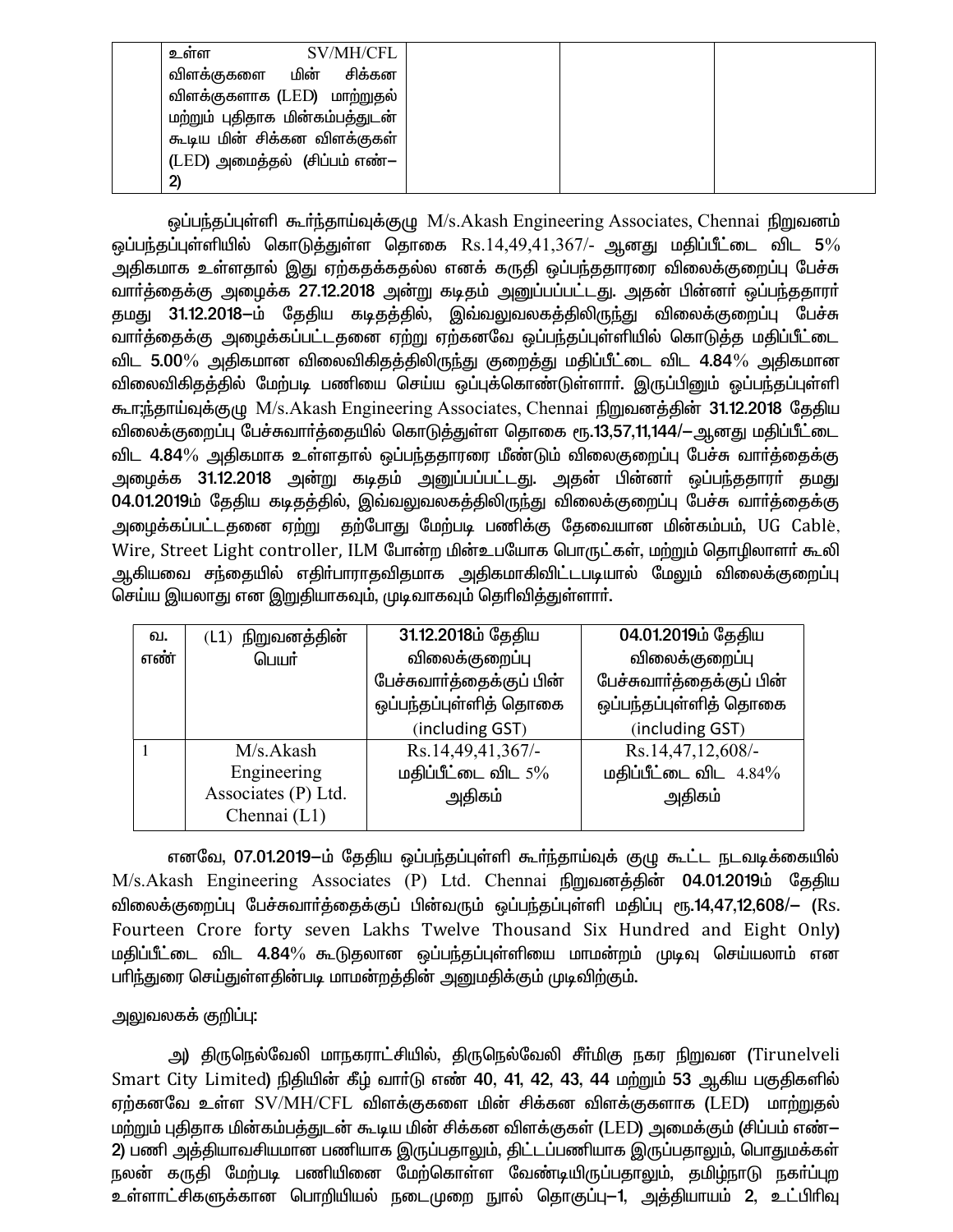2.7.2-ன்படி ஒப்பந்தப்புள்ளி முதல் அழைப்பில் கூட மதிப்பீட்டை விட 5% வரை கூடுதலாக பெறப்படும் ஒப்பந்தப்புள்ளிகளை ஒப்புக் கொள்வதற்கு மாமன்றம் அனுமதிக்கலாம் என வழிவகை செய்யப்பட்டுள்ளதாலும், 07.01.2019 ம் தேதிய ஒப்பந்தப்புள்ளி கூர்ந்தாய்வுக் குழு கூட்ட நடவடிக்கையில் M/s.Akash Engineering Associates (P) Ltd. Chennai நிறுவனத்தின் விலைக்குறைப்பு பேச்சுவாா்த்தைக்குப் பின் வரும் ஒப்பந்தப்புள்ளி மதிப்பு ரூ.14,47,12,608/— (Rs. Fourteen Crore forty seven Lakhs Twelve Thousand Six Hundred and Eight Only) மதிப்பீட்டை விட 4.84% கூடுதலான ஒப்பந்தப்புள்ளியை மாமன்றம் முடிவு செய்யலாம் என பரிந்துரை செய்துள்ளதின்படி மாமன்றம் ஒப்புக் கொண்டு அனுமதிக்கலாம்.

ஆ) இப்பணியின் மதிப்பிட்டுத் தொகை ரூ.1496.00 லட்சத்திற்கு திருநெல்வேலி சீா்மிகு நகர நிறுவனம் 2018–2019ன் கீழ் ஒதுக்கீடு செய்யப்பட்ட தொகை போக கூடுதலாகும் தொகையையும் திருநெல்வேலி சீர்மிகு நகர நிதியின் கீழ் மேற்கொள்வதற்கும் மாமன்றம் அனுமதி வழங்கலாம்

தீர்மானம் எண் 152

அலுவலகக் குறிப்பு அங்கீகரிக்கப்பட்ட<u>த</u>ு.

(@1/6526/2015-TSCL)

4) திருநெல்வேலி மாநகராட்சி, மேலப்பாளையம் மண்டலத்தில் கீழ்க்காணும் பணிகளில்  $5\%$ RM தொகை பட்டியலில் பிடித்தம் செய்யப்பட்டுள்ளதனை திரும்ப வழங்க கேட்டு திரு.எஸ்.செல்வம் ஒப்பந்தகாரரால் 18.11.2018—ல் சமா்ப்பிக்கப்பட்டுள்ள விண்ணப்பம் மாமன்றத்தின் பாா்வைக்கும் அனுமதிக்கும் வைக்கப்படுகி<u>றத</u>ு.

| வ.எண்          | பணிகள் விபரம்                                         |          | பதிவேடு விபரம்         |
|----------------|-------------------------------------------------------|----------|------------------------|
|                | Pro' D' main from LKS Nagar OHT Jeba garden<br>37,343 |          | 2013-14/I/P.No.13      |
|                | W.No.26 MPM Ward                                      |          |                        |
| $\mathcal{L}$  | Pro' D' Main for the left portion W.No.26 MPM         | 44,277   | $2013 - 14$ /I/P.No.17 |
|                | Ward                                                  |          |                        |
| $\mathcal{E}$  | Pro' D' main at Thirumal Nagar Santhose Nagar         | 11,618   | 2014-15 P.No.13        |
|                | Novel Nagar in MPM ward                               |          |                        |
| $\overline{4}$ | Pro'D'main at NH Colony Mary land & Various<br>24,139 |          | 2014-15 P.No.13        |
|                | area in MPM                                           |          |                        |
| $\sim$         | Pro' laying 90 mm feeder main to Periya               | 17,068   | 2014-15 P.No.11        |
|                | Kothaba Pallivasal South East street in MPM           |          |                        |
|                | Total                                                 | 1,34,445 |                        |

அலுவலகக் குறிப்பு

மேற்கண்ட விபரப்படி உள்ள 5% RM தொகை மூன்றாண்டுக்கு மேலாகி காலங்கடந்த வைப்புத் தொகையாக ரூ.10,000/-க்கு மேல் உள்ளது. எனவே நகராட்சி நடைமுறை நூல்விதி  $7(10)(i)(iii)$ —ன்படி 5% RM தொகை ரூ.1,34,445/—மட்டும் ஒப்பந்ததாராா் திரு. $S$ .செல்வம் அவா்களுக்கு திரும்ப வழங்க மாமன்றம் அனுமதிக்கலாம்.

தீர்மானம் எண் 153

அலுவலகக் குறிப்பு அங்கீகரிக்கப்பட்டது.

(ம.எண் 31/15-16)

5) திருநெல்வேலி மாநகராட்சி, மேலப்பாளையம் மண்டலத்தில் கீழ்க்காணும் பணிகளில்  $5\%$ RM தொகை பட்டியலில் பிடித்தம் செய்யப்பட்டுள்ளதனை திரும்ப வழங்க கேட்டு திரு.எஸ்.செல்வம்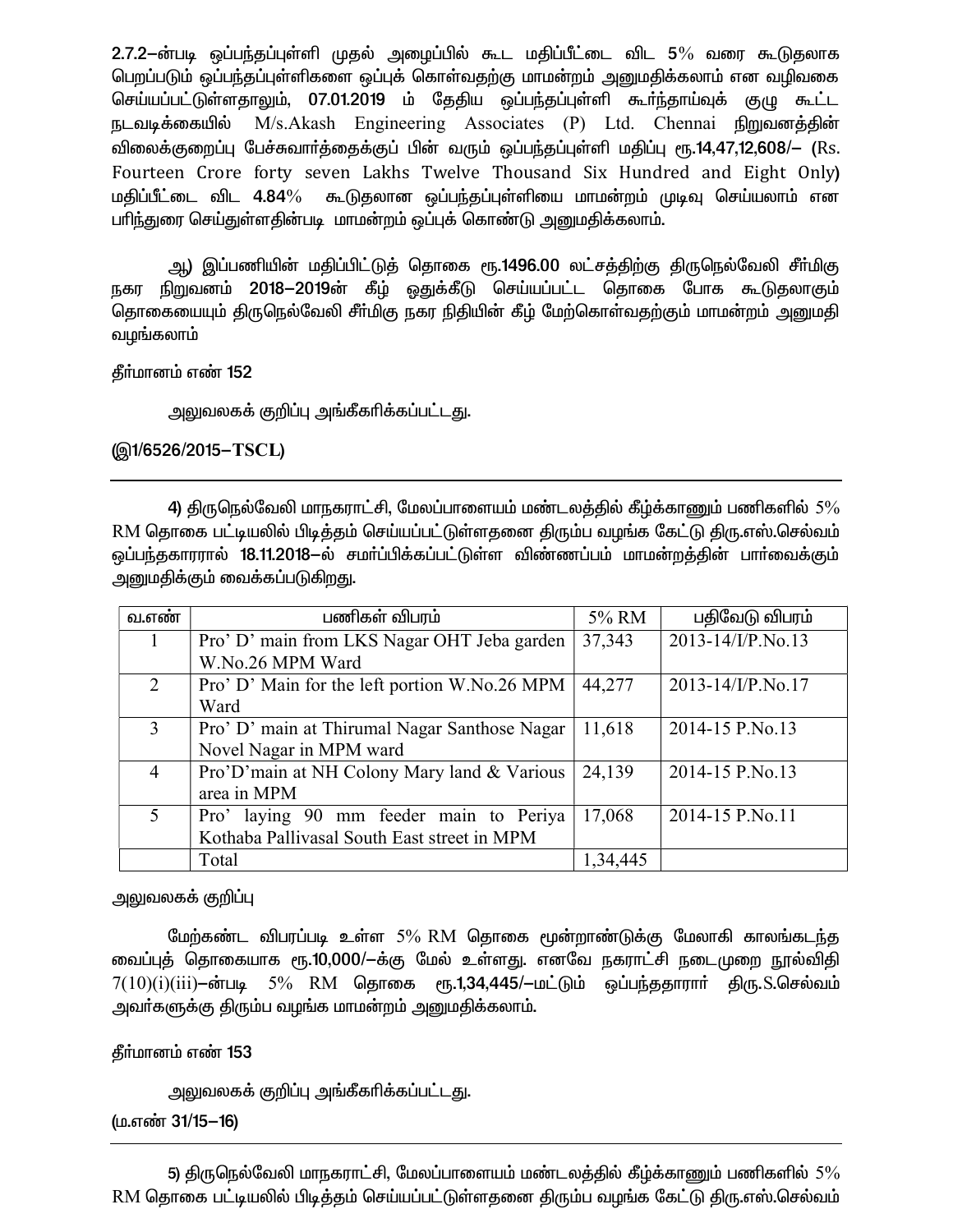ஒப்பந்தகாரரால் 18.11.2018—ல் சமா்ப்பிக்கப்பட்டுள்ள விண்ணப்பம் மாமன்றத்தின் பாா்வைக்கும் அனுமதிக்கும் வைக்கப்படுகிறது.

| வ.எண                        | பணிகள் விபரம்                                           | 5% RM    | பதிவேடு விபரம்            |
|-----------------------------|---------------------------------------------------------|----------|---------------------------|
|                             |                                                         | (Rs.)    |                           |
|                             | Pro' D' main in left out portion W, No, 27              | 41,699   | Lapsed $13-14$ /I/P.No.4  |
|                             | <b>MPM</b>                                              |          |                           |
| $\mathcal{D}_{\mathcal{L}}$ | Pro' D' Main at NGO B Colony $15^{th}$ , $17^{th}$ , 21 | 27,757   | Lapsed 2014-15 P.No.6     |
|                             | and $22nd$ street in MPM                                |          |                           |
| 3                           | Pro' D' main at Mullai Nagar & Ram Vilas                | 18,731   | Lapsed 2014-15 P.No.5     |
|                             | Nagar Middle street in MPM ward                         |          |                           |
| $\overline{4}$              | Pro'D'main at Mahilchi Nagar left out                   | 24,402   | $2013 - 14$ /I/<br>Lapsed |
|                             | portion W.No.27 in MPM                                  |          | P.No.15                   |
|                             | Total                                                   | 1,12,589 |                           |

அலுவலகக் குறிப்பு

மேற்கண்ட விபரப்படி உள்ள 5% RM தொகை மூன்றாண்டுக்கு மேலாகி காலங்கடந்த வைப்புத் தொகையாக ரூ.10,000/-க்கு மேல் உள்ளது. எனவே நகராட்சி நடைமுறை நூல்விதி  $7(10)(i)(iii)$ —ன்படி 5% RM தொகை ரூ.1,12,589/—மட்டும் ஒப்பந்ததாராா் திரு.S.செல்வம் அவர்களுக்கு திரும்ப வழங்க மாமன்றம் அனுமதிக்கலாம்.

தீா்மானம் எண் 154

அலுவலகக் குறிப்பு அங்கீகரிக்கப்பட்டது.

(ம.எண் 31/15-16)

6) திருநெல்வேலி மாநகராட்சி, மேலப்பாளையம் மண்டலத்தில் கீழ்க்காணும் பணிகளில்  $5\%$ RM தொகை பட்டியலில் பிடித்தம் செய்யப்பட்டுள்ளதனை திரும்ப வழங்க கேட்டு திரு.எஸ்.செல்வம் ஒப்பந்தகாரரால் 18.11.2018-ல் சமாப்பிக்கப்பட்டுள்ள விண்ணப்பம் மாமன்றத்தின் பாா்வைக்கும் அனுமதிக்கும் வைக்கப்படுகிறது.

| வ.எண | பணிகள் விபரம்                            | 5% RM  | பதிவேடு விபரம்            |
|------|------------------------------------------|--------|---------------------------|
|      |                                          | (Rs.)  |                           |
|      | Providing 90 mm Feeder main to Hasarath  | 30,250 | Lapsed $14-15$ /I/P.No.11 |
|      | Pillai Street& Santhanammalpuram W.No.38 |        |                           |
|      | in MPM ward                              |        |                           |

அலுவலகக் குறிப்பு

மேற்கண்ட விபரப்படி உள்ள 5% RM தொகை மூன்றாண்டுக்கு மேலாகி காலங்கடந்த வைப்புத் தொகையாக ரூ.10,000/-க்கு மேல் உள்ளது. எனவே நகராட்சி நடைமுறை நூல்விதி  $7(10)(i)(iii)$ —ன்படி 5% RM தொகை ரூ.30,250/—மட்டும் ஒப்பந்ததாராா் திரு.S.செல்வம் அவா்களுக்கு திரும்ப வழங்க மாமன்றம் அனுமதிக்கலாம்.

தீர்மானம் எண் 155

அலுவலகக் குறிப்பு அங்கீகாிக்கப்பட்டது.

(ம.எண் 31/15-16)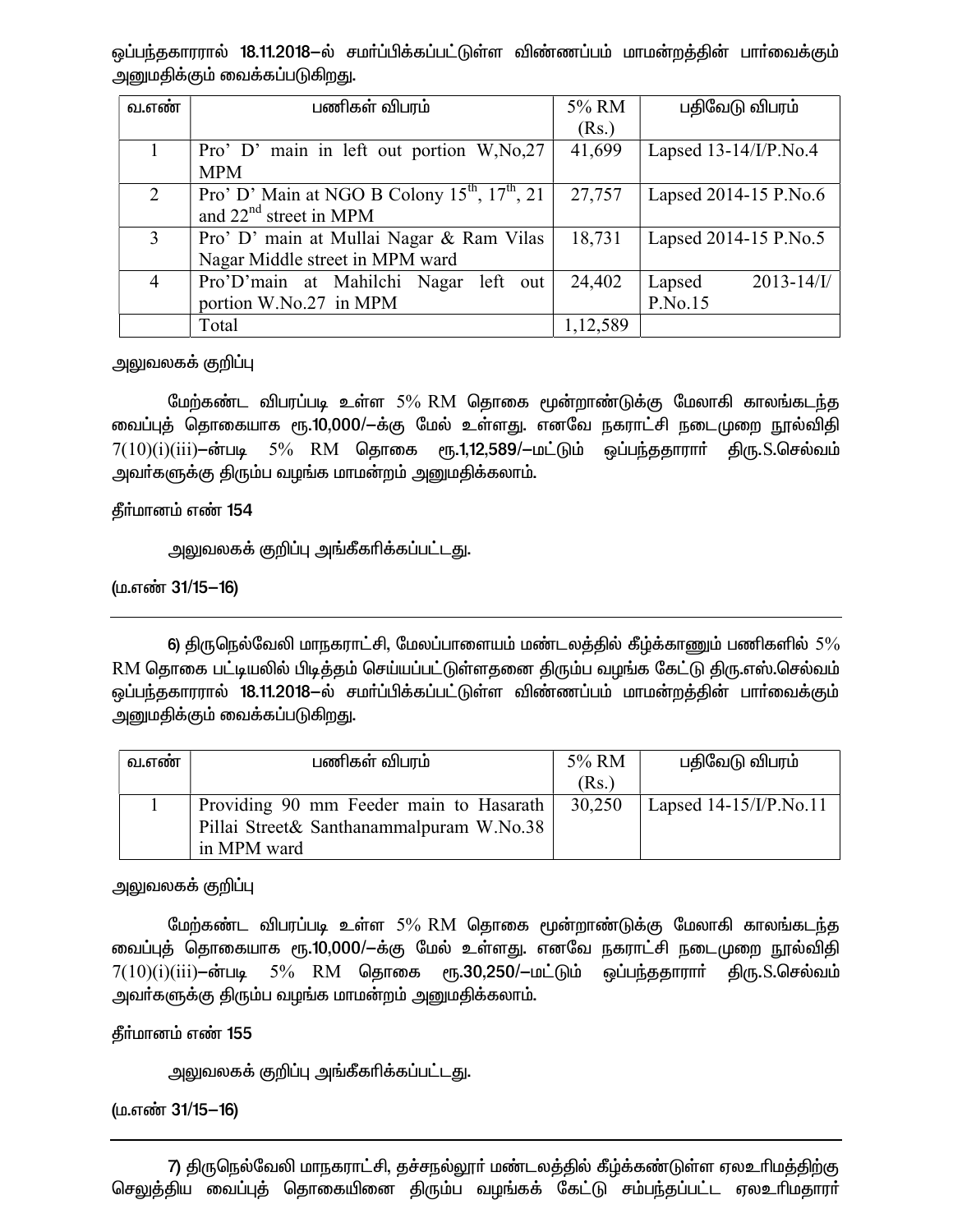திரு.த.ஆறுமுகம் என்பவரால் 25.07.2018–ல் சமா்ப்பிக்கப்பட்டுள்ள விண்ணப்பம் மாமன்றத்தின் பாா்வைக்கும், அனுமதிக்கும் வைக்கப்படுகிறது.

| வ.  | விபரம்                          | பதிவேடு விபரம்              | வைப்புத் |
|-----|---------------------------------|-----------------------------|----------|
| எண் |                                 |                             | தொகை     |
|     | திருநெல்வேலி சந்திப்பு பேருந்து | <b>தச்சநல்லூா்</b><br>மண்டல | 18,000   |
|     | நிலையத்தில் 2013-2016 முடிய     | காலங்கடந்த<br>அலுவலக        |          |
|     | காலங்களுக்கு<br>உள்ள            | வைப்புத் தொகை பதிவேடு       |          |
|     | தொலைக்காட்சி பெட்டி வைத்து      | 2017-18 பக்கம் எண் 16       |          |
|     | விளம்பரம் செய்யும் உரிமம்       |                             |          |
|     |                                 | மொத்தம்                     | 18,000   |

அலுவலகக் குறிப்பு

திருநெல்வேலி சந்திப்பு பேருந்து நிலையத்தில் 2013—16 முடியவுள்ள காலங்களுக்கு தொலைக்காட்சி பெட்டி வைத்து விளம்பரம் செய்யும் உரிமத்திற்கு ஏலஉரிமதாரரால் செலுத்தப்பட்ட வைப்புத் தொகை ரூ.45,000/– மற்றும் கூடுதல் வைப்புத் தொகை ரூ.45,000/– தச்சநல்லூர் மண்டல அலுவலக 2016–2017ம் ஆண்டு காலங்கடந்த வைப்புத் தொகை பதிவேட்டில் பக்கம் எண் 45-ல் இருபப்ல் இருந்தது. மேற்படி வைப்புத் தொகையில் 60% ரூ.27,000/– 19.01.2017–ல் உரிமதாரருக்கு வழங்கப்பட்டுள்ளது. மேலும் கூடுதல் வைப்புத் தொகை ரூ.45000/—ஐ உரிமகாலம் முடிவுபெற்றதால் 19.01.2017-ல் உரிமதாரருக்கு வழங்கப்பட்டது. தற்போது மீதமுள்ள வைப்புத் தொகை ரூ.18000/- மூன்றாண்டுக்கு மேலாகி காலங்கடந்த வைப்புத் தொகையாக ரூ.10000/-க்கு மேல் உள்ளது. எனவே நகராட்சி நடைமுறை நூல் விதி  $7(10)(i)(iii)$ —ன்படி வைப்புத் தொகை ரூ.18,000/—ஐ திரு. T.ஆறுமுகம் உரிமதாரருக்கு திரும்ப வழங்க மாமன்றம் அனுமதிக்கலாம்.

தீர்மானம் எண் 156

அலுவலகக் குறிப்பு அங்கீகரிக்கப்பட்டது.

(அ1/4139/2018–தச்சை)

8) திருநெல்வேலி மாநகராட்சி, திருநெல்வேலி மண்டலத்தில் கீழ்க்காணும் பணிக்கு EMD/FSD தொகை ஒப்பந்ததாரரால் செலுத்தப்பட்டதனை திரும்ப வழங்க கேட்டு மேற்படி ஒப்பந்ததாரா் M/s Sri Balaji Associates நிறுவனத்தினரால் 24.01.2018-ல் சமா்ப்பிக்கப்பட்டுள்ள விண்ணப்பம் மாமன்றத்தின் பார்வைக்கும். அனுமதிக்கும் வைக்கப்படுகின்றது.

| ഖ.  | விபரம்                                                                                                        | தொகை      | வைப்புத் தொகை                                                                   |  |
|-----|---------------------------------------------------------------------------------------------------------------|-----------|---------------------------------------------------------------------------------|--|
| எண் |                                                                                                               |           | பதிவேடு விபரம்                                                                  |  |
|     | திருநெல்வேலி மண்டல பகுதிகளில்  <br>ஒளிரும் தன்மையுடன் கூடிய பெயர்   $\mathrm{FSD}$ - $10000$<br>பலகை அமைத்தல் | EMD-10000 | திருநெல்வேலி மண்டல<br>வைப்புத்<br>தொகை<br>பதிவேடு 2013–14 பக்கம்<br>2 மற்றும் 7 |  |
|     | Total                                                                                                         | 20000     |                                                                                 |  |

# அலுவலகக் குறிப்பு

மேற்கண்ட விபரப்படி உள்ள EMD/FSD கொகை மூன்றாண்டுக்கு மேலாகி காலங்கடந்த வைப்புத் தொகையாக ரூ.10,000/—ஆக உள்ளது. எனவே நகராட்சி நடைமுறை நூல்விதி 7(10)(i)(iii)–ன்படி மேற்படி EMD/FSD தொகை ரூ.20,000/–மட்டும் M/s Sri Balaji Associates நிறுவனத்திற்கு திரும்ப வழங்க மாமன்றம் அனுமதிக்கலாம்.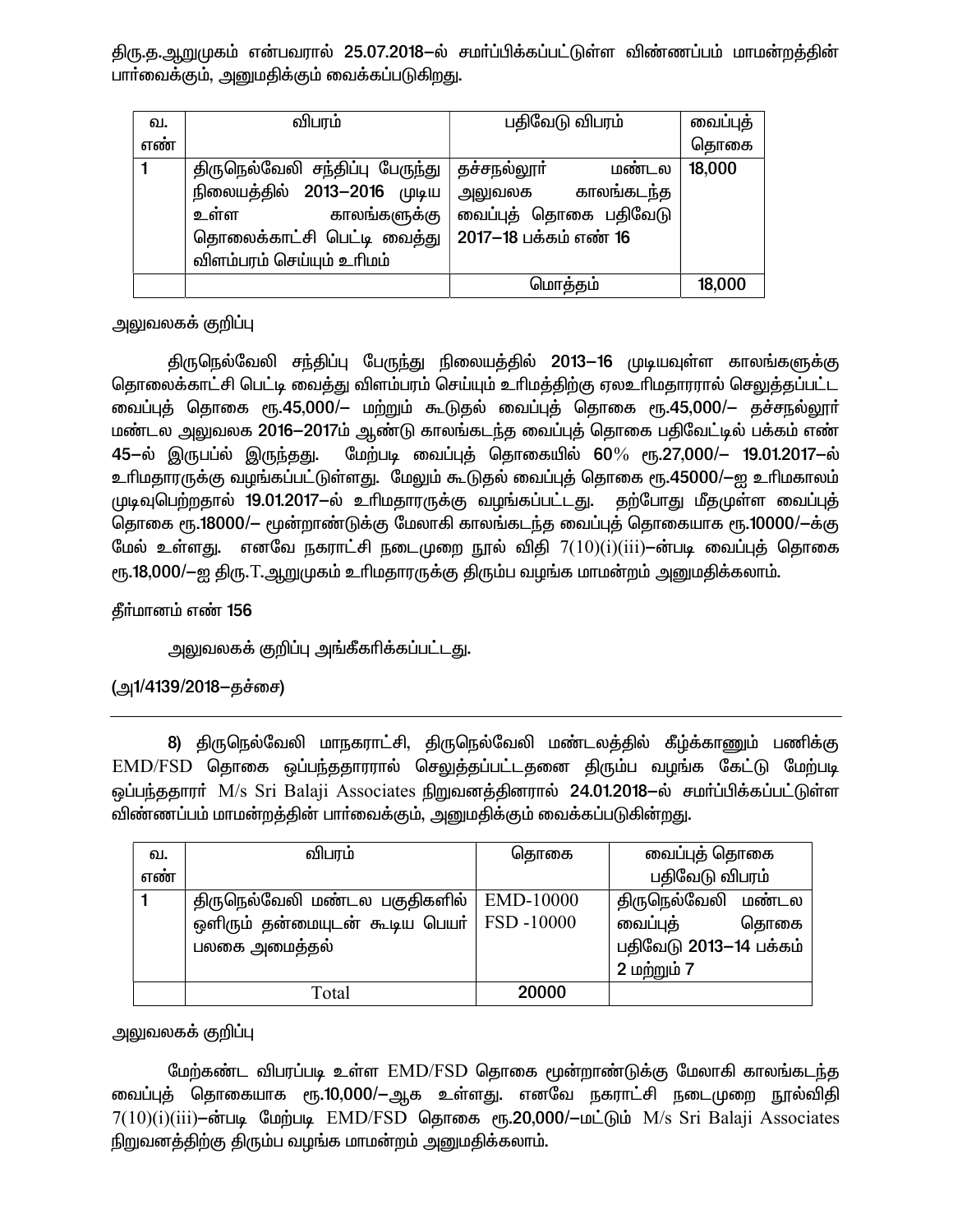#### தீர்மானம் எண் 157

அலுவலகக் குறிப்பு அங்கீகாிக்கப்பட்டது.

(ம.எண் 1/2012-13)

9) திருநெல்வேலி மாநகராட்சியில் கீழ்க்காணும் பணி மேற்கொள்ள EMD தொகை வழங்கக் ஒப்பந்ததாரரால் செலுத்தப்பட்டதனை திரும்ப கேட்டு  $M/s$ S.R.Electricals நிறுவனத்தினரால் 07.05.2018—ல் சமா்ப்பிக்கப்பட்டுள்ள விண்ணப்பம் மாமன்றத்தின் பாா்வைக்கும் அனுமதிக்கும் வைக்கப்படுகிறது.

| வ.எண | பணிகள் விபாம்                                        | EMD | பதிவேடு விபரம் |         |
|------|------------------------------------------------------|-----|----------------|---------|
|      | Maintenance of Handpump $\&$   Rs. 21,000/-   Lapsed |     |                | 2010-11 |
|      | power pumps                                          |     | P.No.10        |         |

அலுவலகக் குறிப்பு

பொருளில் குறிப்பிடப்பட்ட EMD தொகை மூன்றாண்டுக்கு மேலாகி காலங்கடந்த வைப்புத் தொகையாக ரூ.10,000/ $-\dot{\mathbf{a}}$ கு உள்ளது. எனவே நகராட்சி நடைமுறை நூல்விதி  $7(10)(i)(iii)$  $-\dot{\mathbf{a}}$ ாபடி மேற்படி EMD தொகை ரூ.21,000/-மட்டும் ஒப்பந்ததாரார் M/s S.R.Electricals நிறுவனத்திற்கு திரும்ப வழங்க மாமன்றம் அனுமதிக்கலாம்.

தீர்மானம் எண் 158

அலுவலகக் குறிப்பு அங்கீகரிக்கப்பட்டது.

(E4/11426/2010–மை.அ)

10) திருநெல்வேலி மாநகராட்சியில் தெருவிளக்கு பராமரிப்பு மற்றும் தெருவிளக்கு உதிரி பாகங்கள் 2009–10, 2010–11, 2011–12, 2012–13 மற்றும் 2013–14ல் விநியோகம் செய்ததற்கான பட்டியல் தொகையில் பிடித்தம் செய்த 5% RM & FSD தொகையினை திரும்ப வழங்கக் கேட்டு M/s.Akash Engineering Associates (P) Ltd., நிறுவனத்தினரால் 10.05.2018 அன்று சமா்ப்பிக்கப்பட்டுள்ள விண்ணப்பம் மாமன்றத்தின் பாா்வைக்கும் அனுமதிக்கும் வைக்கப்படுகிறது.

| Year        | <b>FSD</b> | <b>RM</b> | Lapsed Deposit Register /  |  |
|-------------|------------|-----------|----------------------------|--|
|             |            |           | Page No.                   |  |
| $2009 - 10$ | 41,179     | 53,920    | 2009-10                    |  |
|             |            |           | P.No.1, 2, 3, 4, 7, 10, 12 |  |
| $2010 - 11$ | 78,529     | 1,37,266  | 2010-11                    |  |
|             |            |           | P.No.1, 3, 5, 8, 11        |  |
| $2011 - 12$ | 21,463     | 76,881    | $2011 - 12$                |  |
|             |            |           | P.No.2, 7, 8, 9            |  |
| $2012 - 13$ | 1,326      | 6,630     | 2012-13                    |  |
|             |            |           | P.No.19,40                 |  |
| $2013 - 14$ | 10,000     | 92,090    | 2013-14                    |  |
|             |            |           | P.No.27, 46                |  |
| மொத்தம்     | 1,52,497   | 3,66,787  | 5,19,284                   |  |

அலுவலகக் குறிப்பு

மேற்படி தொகை மைய அலுவலக காலங்கடந்த வைப்புத் தொகை பதிவேட்டில் இருப்பு  $5\%$   $\,$   $\rm RM$   $\,\&$   $\,$   $\rm FSD$  தொகை மூன்றாண்டுகளுக்கு மேலாகி காலங்கடந்த வைப்புத் உள்ளகு. தொகையாக உள்ளபடியால் நகராட்சி நடைமுறை நூல் விதி எண்  $7(10)(i)(iii)$ —ன்படி மேற்கண்ட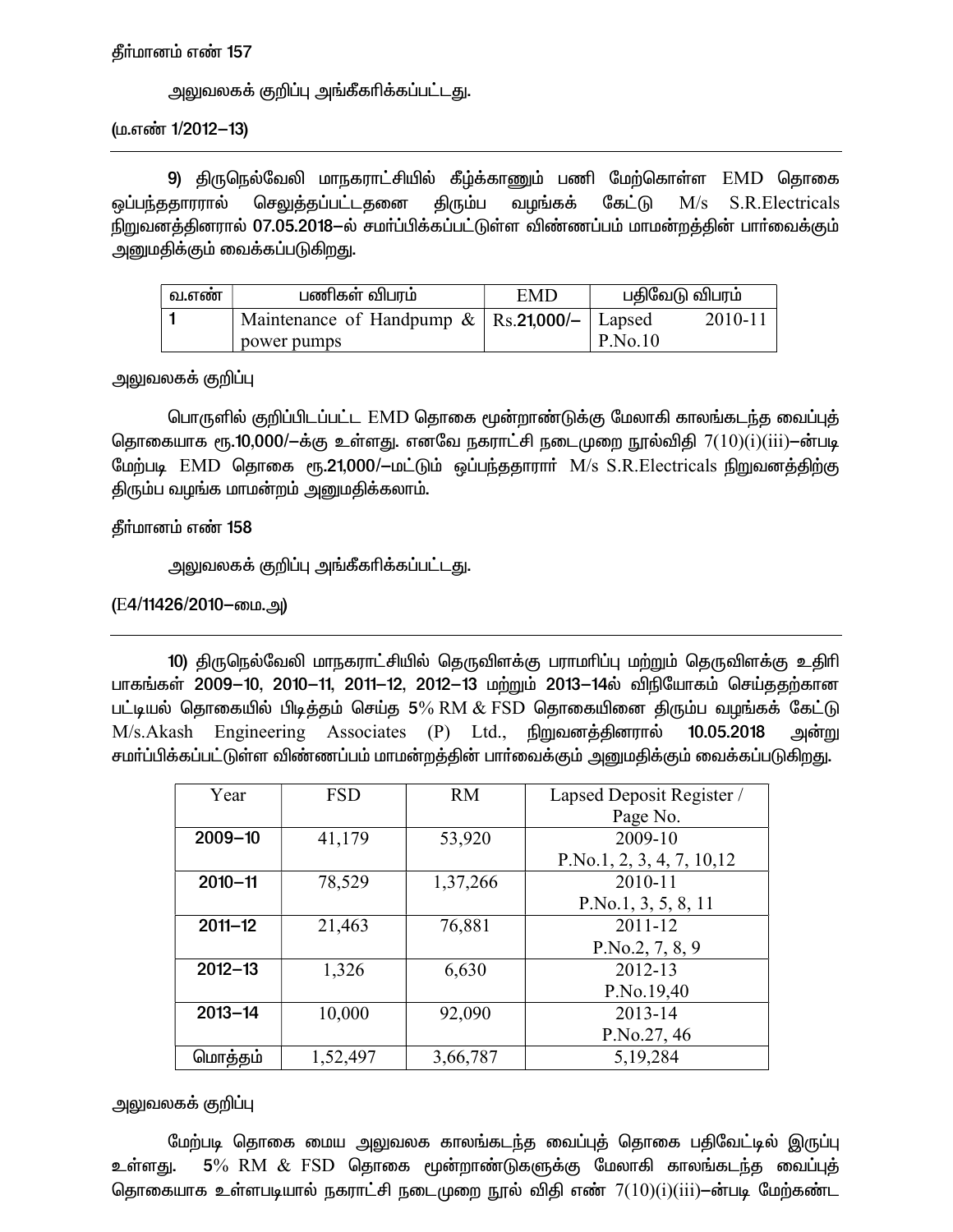விபரப்படி உள்ள 5% RM & FSD தொகை ரூ.5,19,284/– மட்டும் M/s Akash Engineering Associates (P) Ltd., ஒப்பந்ததாரருக்கு திரும்ப வழங்க மாமன்றம் அனுமதிக்கலாம்.

கீர்மானம் எண் 159

<u>அலுவலகக் குறிப்பு அங்கீகரிக்கப்பட்டது.</u>

(மஎண் 174/12-13-தச்சை)

11) 2019ம் ஆண்டு பொங்கல் பண்டிகையை முன்னிட்டு, திருநெல்வேலி மாநகராட்சி நான்கு மண்டல அலுவலகப் பகுதிகளிலும் கரும்பு கடை, மஞ்சள் மற்றும் கிழங்கு வகைகள் வைத்து தற்காலிகமாக வியாபாரம் செய்பவா்களிடம் 01.01.2019 முதல் 18.01.2019 (LDLgLLLI உள்ள தினங்களுக்கு ஆக்கிரமிப்பு கட்டணம் வசூலிக்கும் வகைக்கு 2018ம் ஆண்டு நிர்ணயம் செய்த ஆக்கிரமிப்பு கட்டணத் தொகையிலிருந்து 10 சதவீதம் கூடுதல் செய்து கீழ்க்கண்ட விபரப்படி கட்டணம் நிா்ணயம் செய்ய மாமன்றத்தின் பாா்வைக்கும் ஆக்கிரமிப்பு அனுமதிக்கும் வைக்கப்படுகிறது.

| வ.  | இனம் விபரம்                           | $2018\dot{\omega}$ | உயர்வு 10 | 2019ம்            |
|-----|---------------------------------------|--------------------|-----------|-------------------|
| எண் |                                       | நிர்ணயிக்கப்பட்ட   | சதவீதம்   | ஆண்டிற்கு         |
|     |                                       | ஆக்கிரமிப்பு       |           | நிர்ணயிக்கப்படும் |
|     |                                       | கட்டணம்            |           | ஆக்கிரமிப்பு      |
|     |                                       | (ரூ)               |           | கட்டணம் (ரூ)      |
| அ   | 01.01.2019 முதல் 18.01.2019 முடிய 18  | 2860               | 290       | 3150              |
|     | தினங்களுக்கு கரும்பு<br>கடை           |                    |           |                   |
|     | ஆக்கிரமிப்பு கட்டணம் 6 x 6            |                    |           |                   |
|     | அளவுள்ள காலியிடத்திற்கு               |                    |           |                   |
| ஆ   | 10.01.2019 முதல் 18.01.2019<br>(முடிய | 578                | 62        | 640               |
|     | வைக்கப்படும் கரும்பு கடை ஒன்றுக்கு    |                    |           |                   |
|     | ஆக்கிரமிப்பு கட்டணம் 6 x 6            |                    |           |                   |
|     | அளவுள்ள காலியிடத்திற்கு<br>(நாள்      |                    |           |                   |
|     | ஒன்றுக்கு)                            |                    |           |                   |
| இ   | <u>மஞ்சள் மற்றும்</u><br>கிழங்குகள்   | 198                | 22        | 220               |
|     | தற்காலிகமாக சாலை ஓரங்களில்            |                    |           |                   |
|     | வியாபாரம் செய்வதற்கு ஆக்கிரமிப்பு     |                    |           |                   |
|     | கட்டணம் 6 x 6 அளவுள்ள                 |                    |           |                   |
|     | காலியிடத்திற்கு (நாள் ஒன்றுக்கு)      |                    |           |                   |

ஆக்கிரமிப்பு கட்டணம் நிா்ணயம் செய்யப்படும் விபரம்

அலுவலகக் குறிப்பு

அ) மேற்கண்ட விபரப்படி 2019ம் ஆண்டு பொங்கல் பண்டிகையை முன்னிட்டு திருநெல்வேலி மாநகராட்சி நான்கு மண்டல அலுவலகப் பகுதிகளிலும் கரும்புக்கடை, மஞ்சள் மற்றும் கிழங்கு வகைகள் வைத்து தற்காலிகமாக வியாபாரம் செய்பவர்களிடம் 01.01.2019 முதல் 18.01.2019 முடியவுள்ள காலத்திற்கு ஆக்கிரமிப்பு கட்டணம் வசூல் செய்ய மாமன்றம் அனுமதி வழங்கலாம்.

ஆ) அவசர, அவசியத்தை முன்னிட்டு தனிஅலுவலா் அவா்களின் முன் அனுமதி பெறப்பட்டு நடவடிக்கைகள் மேற்கொள்ளப்பட்டதற்கு மாமன்றம் அங்கீகாரம் வழங்கலாம்.

தீர்மானம் எண் 160

```
<u>அலுவலகக் குறிப்பு அங்கீகரிக்கப்பட்டது.</u>
```
(ந.க.எண் அ1/10510/2009)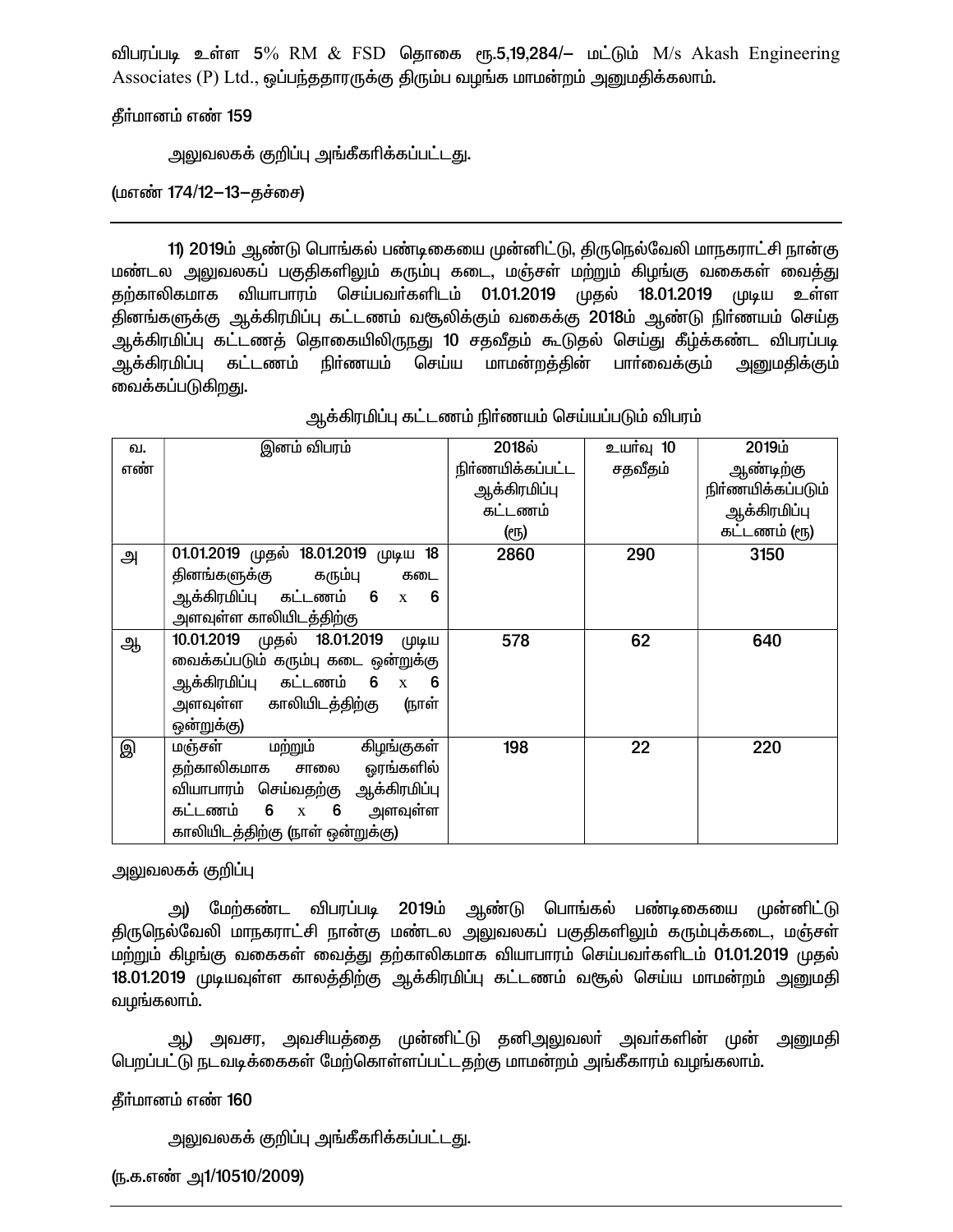12) நகராட்சி நிர்வாக ஆணையர் அவர்களின் கடிதம் ஒ.மு.எண் 4955/2018/எப்4 நாள் 12.03.2018ம் தேதிய கடிதத்துடன் வரப்பெற்ற மனுவில் திரு. ஆ.அருள் உதவிப் பொறியாளர் தனது வயதான தாயார் மற்றும் தந்தை, தனது குழந்தைகளின் படிப்பு மற்றும் தனக்கு ஏற்பட்டுள்ள எதிா்பாராதவிதமான வாகன விபத்தில் ஏற்பட்டுள்ள இடதுகால் முறிவு ஏற்பட்டு ஊன்று கோல் உதவியுடன் நடப்பது போன்ற தனது குடும்ப சூம்நிலையை கருத்தில் கொண்டு திருநெல்வேலி மாநகராட்சியிலேயே நிரந்தரமாக பணிபுரிய கேட்டுக்கொண்டுள்ளார். நகராட்சி நிர்வாக ஆணையர் அவா்களின் கடிதம் ந.க.எண் 10467/2018/எப்4, நாள் 26.06.2018ல், இப்பொருள் குறித்து உாிய மாமன்ற தீா்மானத்துடன், விாிவான குறிப்புரையுடனும், முழுவடிவிலான கருத்துருவை அனுப்பி வைத்திட கேட்டுக்கொள்ளப்பட்டுள்ளது.

அரசாணை (நிலை) எண் 242, நகராட்சி நிர்வாகம் மற்றும் குடிநீர் வழங்கு துறை, நாள் 04.12.2008-ல் திருநெல்வேலி மாநகராட்சியில் புதிய குடிநீர் மேம்பாட்டுத் திட்டம் ரூ.22.22 கோடி மதிப்பீட்டில் தமிழ்நாடு நகர்ப்புற உட்கட்டமைப்பு நிதி சேவை நிறுவனம் மூலமாக, நிதியுதவி பெற்று செயல்படுத்த நிர்வாக அனுமதி வழங்கப்பட்டது.

இப்புதிய குடிநீர் மேம்பாட்டுத் திட்டப்பணியினை நிறைவேற்றிட அரசாணை (ப) எண் 42, நகராட்சி நிா்வாகம் மற்றும் குடிநீா் வழங்கு (மா.ந.5) துறை, நாள் 03.02.2010-ன்படியும் நகராட்சி நிர்வாக இயக்குநர், சென்னை—5 கடிதம் ந.க.எண் 50341/09/எப்4, நாள் 20.02.2010 ன்படியும் திரு.ஆ.ஆருள், இளநிலை பொறியாளரை அயற்பணி அடிப்படையில் முற்றிலும் தற்காலிகமாக பணிமாற்றம் செய்து ஆணையிடப்பட்டுள்ளது. இவ்அரசாணையினை திருநெல்வேலி மாநகராட்சி மாமன்ற கூட்டத்தீர்மானம் எண் 656, நாள் 24.02.2010—ல் பார்வையிட்டு பதிவு செய்யப்பட்டுள்ளது. இதனடிப்படையில் கிரு.ஆ.அருள், உதவி பொறியாளர் 12.03.2010 முதல் பணியில் சேர்ந்தும் தற்போது வரை பணிபுரிந்து வருகின்றார்.

நகராட்சி ஆணையாளர், கும்பகோணம் நகராட்சி கடிதம் ந.க.எண் 2423/2010/சி1, நாள் 04.06.2010-ல் திருநெல்வேலி மாநகராட்சியில் அயற்பணி அடிப்படையில் உதவிப் பொறியாளராக பணிபுரியும் திரு.ஆ.அருள் என்பவருக்கு பி.டெக் (சிவில்) பட்டப்படிப்பு தேர்ச்சி பெற்றமைக்காக இளநிலை பொறியாளா் பதவியிலிருந்து உதவிப்பொறியாளராக பெயா்மாற்றம் செய்து நகராட்சி நிர்வாக இயக்குநர், சென்னை— 5 அவர்களின் செயல்முறை ஆணை ந.க.எண் 2570/2010/எப்2 நாள் 18.03.2010-ல் ஆணையிடப்பட்டுள்ளது.

இந்நிலையில் திருநெல்வேலி மாநகராட்சியில் புதிய குடிநீர் மேம்பாட்டுக் திட்டப்பணி (சிப்பம் 1, 2) முற்றிலும் முடிக்கப்பட்டு 09.05.2013-ல் மாண்புமிகு தமிழக முதலமைச்சர் அவர்களால் காணொளி காட்சி மூலம் துவக்கி வைக்கப்பட்டு பொது மக்களின் பயன்பாட்டிற்கு கொண்டு வரப்பட்டுள்ள<u>த</u>ு.

மேலும் விதிகளின்படி அயற்பணி காலம் மூன்று வருடம் கடந்துவிட்டபடியால் உதவி பொறியாளா்களை மீள பெற்றுக்கொள்ள நகராட்சி நிா்வாக ஆணையாளா் அவா்களுக்கு இவ்வலுவலக கடிதம் ந.க.எண் சி1/1258/2010, நாள் 03.02.2014 மற்றும் 24.09.2014–ல் கடிதம் <u>அனுப்பப்பட்டுள்ளது.</u>

இதற்கு நகராட்சி நிா்வாக இயக்குநா், சென்னை அவா்களின் செயல்முறை ஆணை கடித எண் 37822/2014/F1-2, நாள் 22.01.2015ல் திரு.ஆ.அருள்,உதவிப் பொறியாளரை மேட்டுப்பாளையம் நகராட்சிக்கு மாற்றம் செய்து ஆணையிடப்படடது. இந்நிலையில் அன்னாா் தனது 06.04.2015ம் தேதிய கடிதத்தில் மேட்டுப்பாளையம் நகராட்சிக்கு திண்டுக்கல் நகராட்சியில் பணிபுரிந்து வந்த திரு.சந்தோஷ்குமார் என்ற உதவிப்பொறியாளரை மேட்டுப்பாளையம் நகராட்சிக்கு உதவிப் பொறியாளராக பணி நியமனம் செய்தும் பணியாற்றி வருகின்றார். எனவே தன்னை இடமாற்றம் செய்யப்பட்ட மேட்டுப்பாளையம் நகராட்சியில் கற்போது உகவிப் பொறியாளர் பணியிடம் காலியாக இல்லை. எனவே மாற்று பணியிடம் நியமிக்கும் வரை தன்னை திருநெல்வேலி மாநகராட்சியிலேயே பணிபுரிய அனுமதி வழங்குமாறு கேட்டுக்கொண்டுள்ளார்.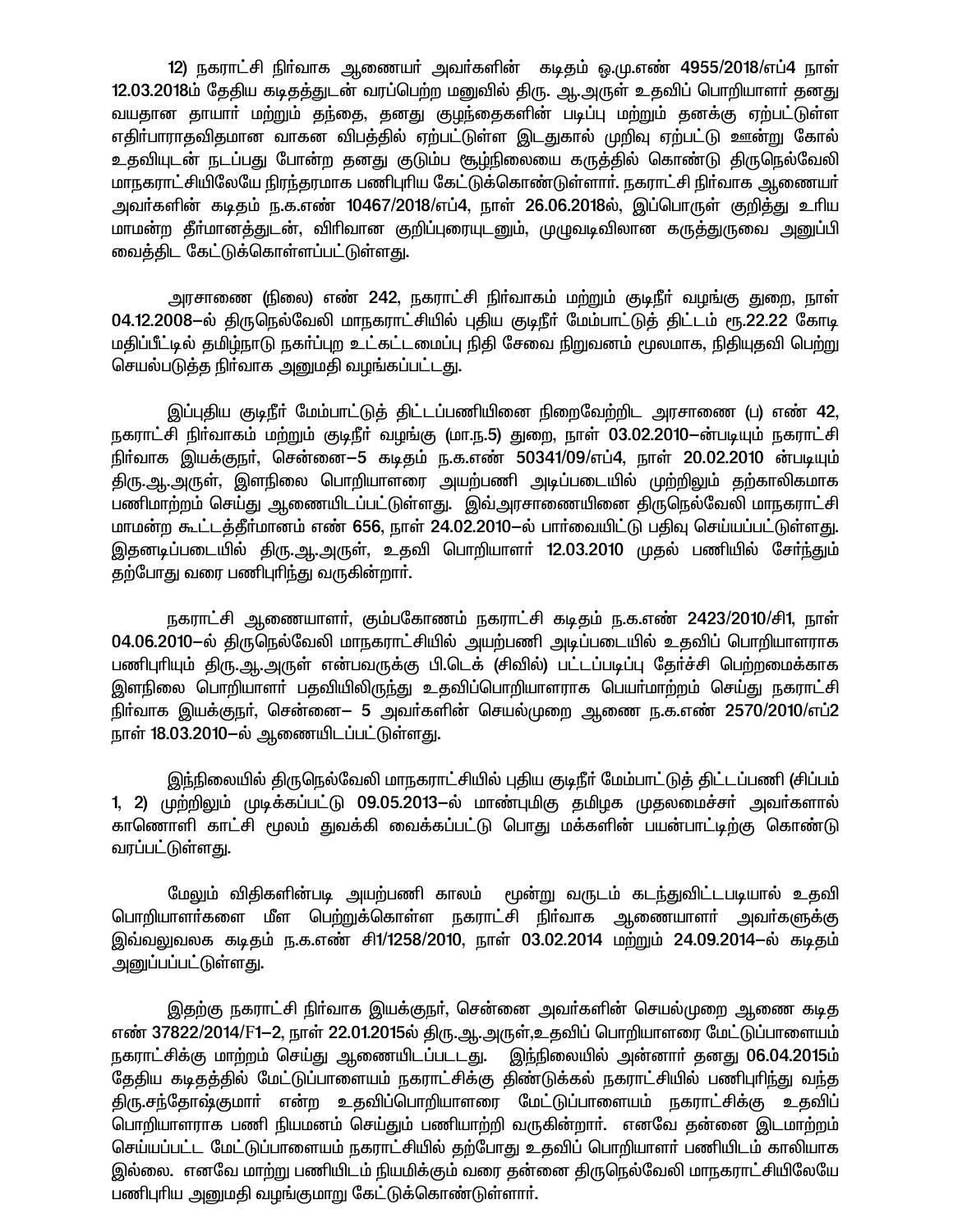திருநெல்வேலி மாநகராட்சி உள்ளாட்சி நிதித்தணிக்கை துறையினரால் எழுப்பப்பட்டுள்ள தணிக்கை தடை தணிக்கை சீட்டு எண் 16/2015–16ல் அயற்பணியில் (On Deputation Basis) அடிப்படையில் பணியிட மாறுதல் ஆணை மூலம் பணியமர்த்தப்பட்டு மூன்றாண்டு காலம் கடந்த பின்னரும், அயற்பணியாளரை விடுவிக்காமல் இருந்து ஊதியம் மற்றும் படிகள் வழங்கியது மாநகராட்சியின் பொதுநிதி இழப்பு தொகை ரூ.4,32,762/— எனத் தெரிவிக்கப்பட்டுள்ளது.

அன்னாா் தனது மனுவில் தனது வயதான தாயாா் மற்றும் தந்தை, தனது குழந்தைகளின் படிப்பு மற்றும் தனக்கு ஏற்பட்டுள்ள எதிர்பாராதவிதமான வாகன விபத்தில் ஏற்பட்டுள்ள இடதுகால் முறிவு ஏற்பட்டு, ஊன்று கோல் உதவியுடன் நடப்பது போன்ற தனது குடும்ப சூழ்நிலையை கருத்தில் கொண்டு திருநெல்வேலி மாநகராட்சியிலேயே நிரந்தரமாக பணிபுரிய கேட்டுக்கொண்டுள்ளார். மேலும் தன்னை திருநெல்வேலி மாநகராட்சி பொறியியல் பணியாளர்களின் பணிமூப்பு பட்டியலில் தன்னை இளையவராகவும் சேர்த்துக்கொள்ள சம்மதித்து கடிதம் தந்துள்ளார். மேலும் இப்பொருள் குறித்து மாமன்ற தீா்மானத்துடன் முழுவடிவிலான கருத்துருவை அனுப்பி வைத்திட நகராட்சி நிர்வாக ஆணையாளர், சென்னை அவர்களின் கடிதம் ந.க.எண் 10467/2018/எப்4, நாள் திருநெல்வேலி 23.10.2018ல் கேட்டுக்கொண்டதற்கிணங்கவும், மாநகராட்சியில் தற்போது பொறியியில் பிரிவில் பல திட்டப்பணிகள் நடைபெற்று வருவதாலும் அன்னாரை திருநெல்வேலி மாநகராட்சியில் நிரந்தரமாக பணிபுரிய உரிய ஆணை வழங்கிட கேட்டு நகராட்சி நிர்வாக ஆணையருக்கு கருத்துரு அனுப்ப மாமன்றத்தின் முடிவுக்கும், உத்திரவுக்காகவும்,

#### அலுவலகக்குறிப்பு :

திருநெல்வேலி மாநகராட்சியில் அயற்பணி அடிப்படையில் உதவிப் பொறியாளராக பணிபுரிந்து வரும் திரு.ஆ.அருள் என்பவர் தனது வயதான தாயார் மற்றும் தந்தை, தனது குழந்தைகளின் படிப்பு மற்றும் தனக்கு ஏற்பட்டுள்ள எதிர்பாராதவிதமான வாகன விபத்தில் ஏற்பட்டுள்ள இடதுகால் முறிவு ஏற்பட்டு ஊன்று கோல் உதவியுடன் நடப்பது போன்ற தனது குடும்ப <u>சூம்நிலையை கரு</u>த்தில் கொண்டு திருநெல்வேலி மாநகராட்சியிலேயே நிரந்தரமாக பணிபுரிய அனுமதிக்க கேட்டுக்கொண்டுள்ளார்.

திருநெல்வேலி மாநகராட்சியில் தற்பொழுது அனுமதிக்கப்பட்ட உதவிப்பொறியாளர்/ இளநிலை பொறியாளர் பணியிடங்கள் மொத்தம் 18. தற்போது பணியில் இருப்பவர்கள் 10. மீதம் 8 பணியிடம் காலியாக உள்ளது. தற்போது பொறியியல் பிரிவில் முக்கிய திட்டப்பணிகள் அன்னாரை திருநெல்வேலி <u>ந</u>டைபெற்றுவருவதால் மாநகராட்சியில் காலியாக உள்ள உதவிப்பொறியாளா் பணியிடத்தில் பணிமூப்பில் இளையவராக நிரந்தரமாக பணிபுாிய உத்திரவு வழங்கிட கேட்டு நகராட்சி நிர்வாக ஆணையருக்கு கருத்துரு அனுப்ப மாமன்றம் அனுமதி வழங்கலாம்.

தீர்மானம் எண் 161

அலுவலகக் குறிப்பு அங்கீகரிக்கப்பட்டது.

ந.க.எண்: சி1 1258 2010)

13) திருநெல்வேலி மாநகராட்சி, திருநெல்வேலி மண்டலம், வார்டு எண் 50, காந்திநகர் எஸ்.எம்.நகர் பகுதியில் புதிய தெருவிளக்குகள் அமைக்க அப்பகுதி மக்கள் நலச்சங்கத்திலிருந்து ஆணையாளா் அவா்களின் மக்கள் குறைதீா்க்கும் நாளில் மனு வரப்பெற்றுள்ளது. மேற்படி பகுதியில் புதிய மின்கம்பங்கள் மற்றும் மின்பாதையுடன் 20 வாட்ஸ் LED 2 எண்ணம் அமைக்கவும், ஏற்கனவே அமைந்துள்ள மின்கம்பத்தில் தெருவிளக்கு மின்பாதையில் புதியதாக 20 வாட்ஸ்  ${\rm LED}$ விளக்குகள் 13 எண்ணம் அமைக்கவும், ஆக மொத்தம் 15 விளக்குகள் அமைக்க வேண்டியுள்ளதால் மேற்டி பகுதிகளில் புதிய தெருவிளக்குகள் அமைக்க மின்வாரிய மதிப்பீட்டுக் கட்டணங்கள் மற்றும் விளக்குகளின் மதிப்பும் சோ்த்து உத்தேச செலவினம் ரூ.4.00 இலட்சத்திற்கு மாமன்றத்தின் பார்வைக்கும் அனுமதிக்கும்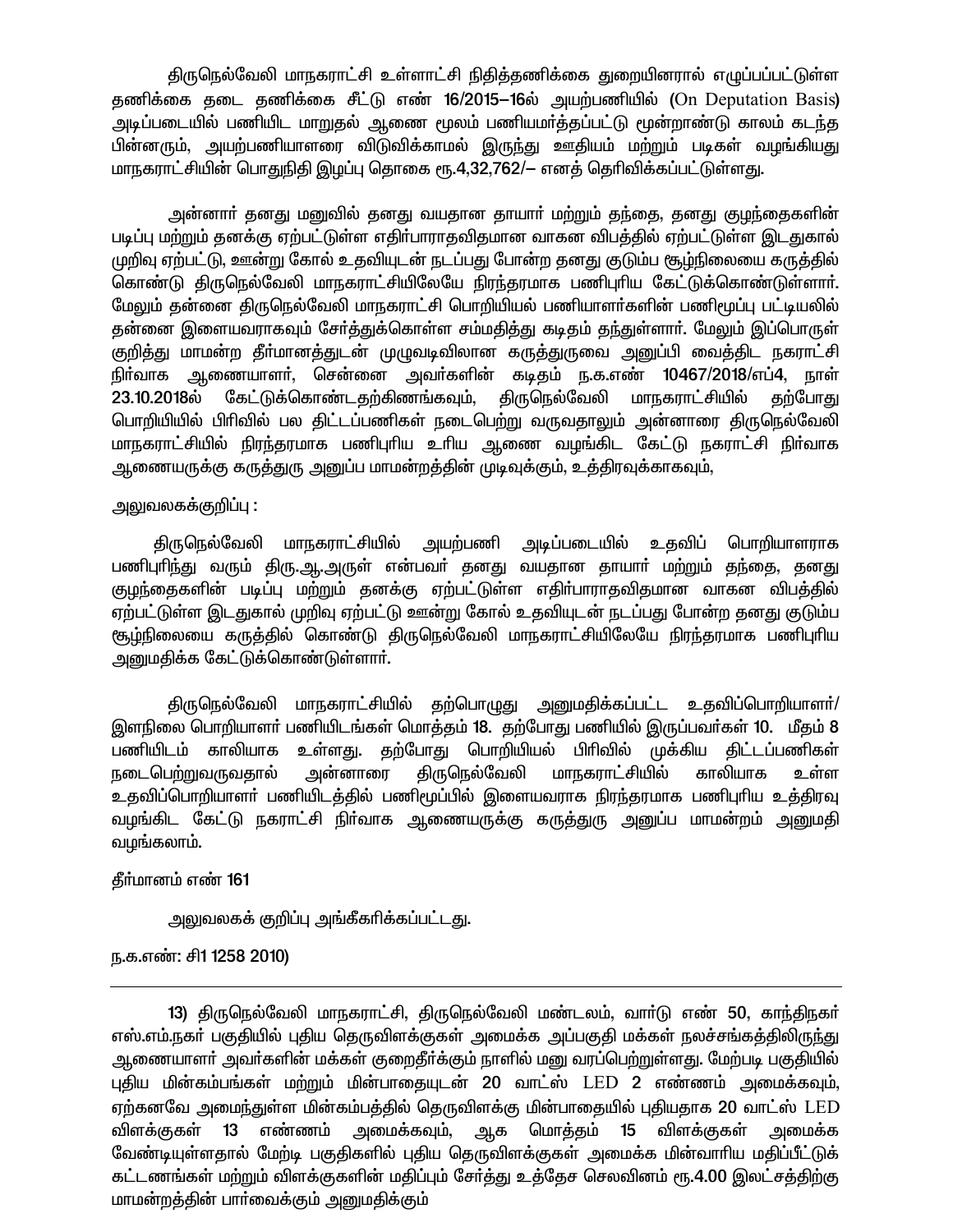## அலுவலகக் குறிப்பு

பொருளில் குறிப்பிட்டுள்ளபடி வாா்டு எண் 50, காந்திநகா், எஸ்.எம்.நகா் பகுதியில் புதிய தெருவிளக்குகள் 20 வாட்ஸ் LED விளக்குகள் 15 எண்ணம் அமைக்க உக்கேச மகிப்பு தொகை ரூ.4.00 இலட்சத்திற்கு மாமன்றம் அனுமதி வழங்கலாம்.

## தீர்மானம் எண் 162

அலுவலகக் குறிப்பு அங்கீகரிக்கப்பட்டது.

## (இ1/4024/2018–திலி)

14) திருநெல்வேலி மாநகராட்சி, மேலப்பாளையம் மண்டலம், வார்டு எண் 19, ஜான்சன் நகர் நான்கு வழிச்சாலை மற்றும் சிவந்திப்பட்டி சாலைக்கு நடுவே அமைந்துள்ள சாய்பாபா கோவிலுக்கு செல்லும் சாலையில் பக்தர்கள், சாய்பாபா ஆன்மீக மையம் சார்பாக தெருவிளக்கு வசதி ஏற்படுத்தி தரக்கோரியுள்ள விண்ணப்பத்தின்படி இந்த சாலையில் ஏற்கனவே அமைந்திருக்கும் 27 எண்ணம் மின்கம்பங்களில் தெருவிளக்கு இணைப்பு வயா்கள் அமைத்து 27 எண்ணம் 20 W LED விளக்குகள் பொருத்திட தமிழ்நாடு மின்சார வாரியத்திற்கான உத்தேச செலவுத் தொகை  $\epsilon$ гҧ.3,00,000/-(ரூபாய் மூன்று இலட்சம் மட்டும்) மாமன்றக்கின் அனுமகிக்காக சமா்ப்பிக்கப்படுகிறது.

### அலுவலகக் குறிப்பு

மேற்கண்ட பொருளில் குறிப்பிட்டுள்ள இடங்களில் ஏற்கனவே அமைந்துள்ள 27 எண்ணம் மின்கம்பங்களுக்கு இடையே தெருவிளக்கு இணைப்பு வயர்கள் அமைத்து 27 எண்ணம் 20 W LED விளக்குகள் பொருத்திட ஆகும் உத்தேச செலவுத் தொகை ரூ.3,00,000/— (ரூபாய் மூன்று இலட்சம் மட்டும்) மாமன்றத்தின் அனுமதி வழங்கலாம்.

தீர்மானம் எண் 163

அலுவலகக் குறிப்பு அங்கீகரிக்கப்பட்டது.

(இ2/11025/18-மே.பா.)

15) திருநெல்வேலி மாநகராட்சியில் பொதுநிதியின் கீழ், திருநெல்வேலி மண்டலம் வார்டு எண் 44, கல்லணை மாநகராட்சி பெண்கள் மேல்நிலைப் பள்ளியில் கழிப்பிடம் மற்றும் சிறுநீர் கழிப்பிட வசதிகள் அமைக்கும் பணிக்கு மாமன்றத் தீர்மானம் எண் 71, நாள் 20.8.2018—ல் ரூ.63.00 இலட்சத்திற்கு நிா்வாக அனுமதி வழங்கப்பட்டதின்படி மேற்படி பணிக்கு மின்னணு மற்றும் மூடி முத்திரையிடப்பட்ட இரு உறை முறையிலான ஒப்பந்தப்புள்ளிகள் பெறுவதற்கு ஒப்பந்தப்புள்ளி அறிவிப்பு எண் 34/2018–19 ன்படி மாநில அளவில் The New Indian Express ஆங்கில நாளிதழிலும், தினச்செய்தி தமிழ் நாளிதழின் அனைத்துப்பதிப்புகளிலும் மற்றும் மாநில ஒப்பந்தப்புள்ளி செய்தி மலரிலும் 13.12.2018—ம் தேதியன்று ஒப்பந்தப்புள்ளி அறிவிப்பு பிரசுரம் செய்துள்ளதின்படி 31.12.2018–ம் தேதியன்று ஒப்பந்தப்புள்ளி கோரப்பட்டதில் மின்னணு முறையில் ஒப்பந்தப்புள்ளி ஏதும் வரப்பெறவில்லை. மின்னணு முறையில்லாத இரு உறை முறையில் திருமதி.க.அமராவதி <u>மற்று</u>ம் திரு.எஸ்.கண்ணன் ஆகிய இரண்டு ஒப்பந்தப்புள்ளிகள் வரப்பெற்று இம்மாநகராட்சி ஒப்பந்தப்புள்ளி கூர்ந்தாய்வுக்குழுவால் தொழில் நுட்ப தகுதி தொடர்பான நிபந்தனைகளை கூர்ந்தாய்வு செய்ததில் மேற்படி இரண்டு ஒப்பந்தப்புள்ளிகளுமே தொழில்நுட்பதகுதி தொடர்பான நிபந்தனைகளை பூர்த்தி செய்வதால் அன்னார்களது விலைப்புள்ளி அட்டவணைகள் 03.01.2019 ல் திறக்கப்பட்டு ஒப்புநோக்கு பட்டியல் தயார் செய்யப்பட்டு அதன் விபரம் வருமாறு:-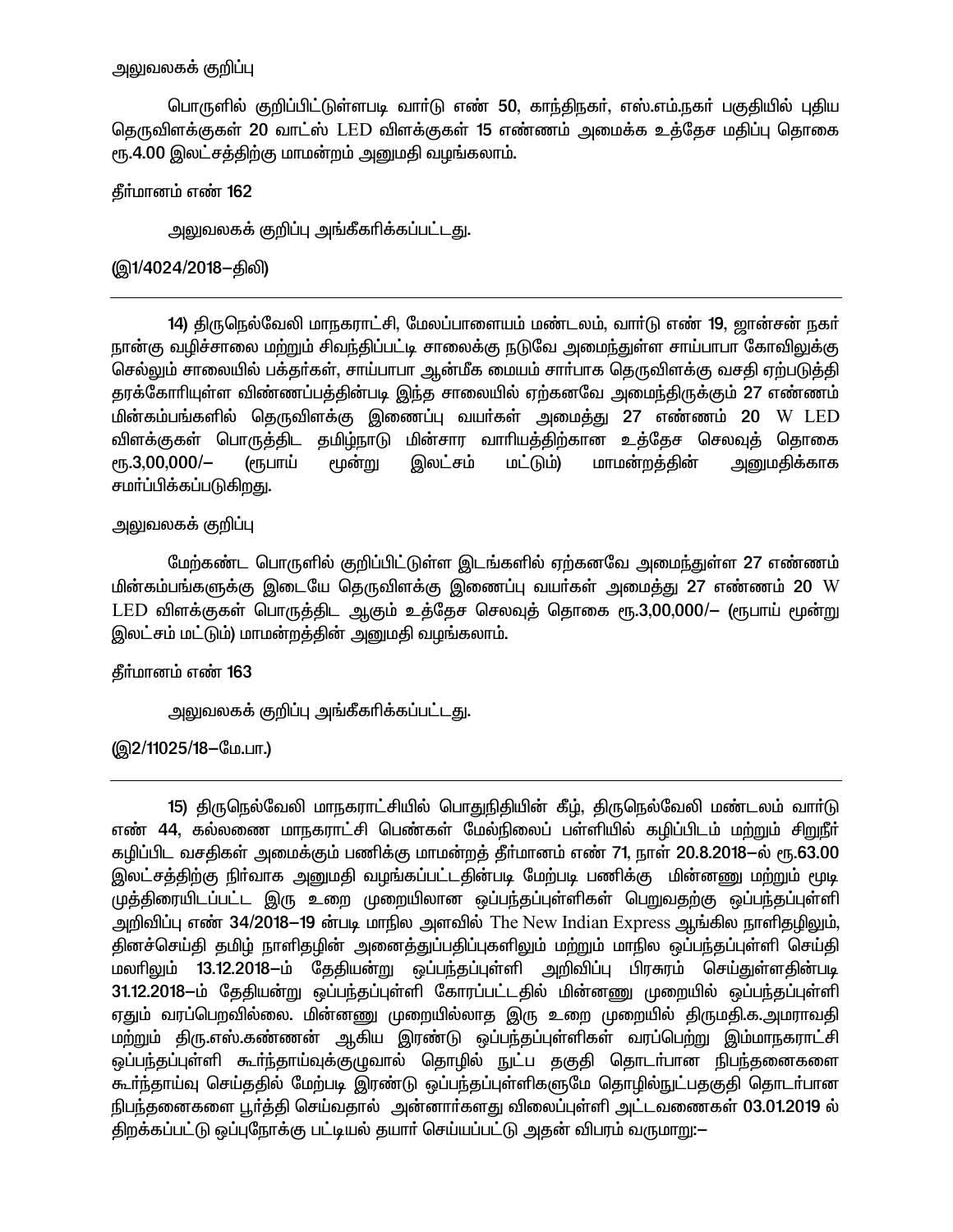| வ.  | பணியின் பெயர்                        | பணியின்                   | திருமதி.அமராவதி  | திரு.எஸ்கண்ணன்   |
|-----|--------------------------------------|---------------------------|------------------|------------------|
| எண் |                                      | ஒப்பந்தப்புள்ளி           | ஒப்பந்தக்காரரின் | ஒப்பந்தக்காரரின் |
|     |                                      | மதிப்பு                   | ஒப்ப்நதப்புள்ளி  | ஒப்பந்தப்புள்ளி  |
|     |                                      |                           | மதிப்பு          | மகிப்பு          |
|     | மாநகராட்சியில்<br>திருநெல்வேலி       | $\epsilon$ гђ.62,02,988/- | ет. 65,74,034/-  | ет. 66,27,861/-  |
|     | திருநெல்வேலி மண்டலம் வாா்டு          |                           | மதிப்பீட்டை விட  | மதிப்பீட்டை விட  |
|     | எண் 44, கல்லணை மாநகராட்சி            |                           | 5.98% அதிகம்     | 6.85% அதிகம்     |
|     | பெண்கள் மேல்நிலைப் பள்ளியில்         |                           |                  |                  |
|     | கழிப்பிடம் மற்றும் சிறுநீர் கழிப்பிட |                           |                  |                  |
|     | வசதிகள் அமைத்தல்                     |                           |                  |                  |

ஒப்பந்தப்புள்ளி கூா்ந்தாய்வுக்குழு மேற்கண்ட இரண்டு ஒப்பந்தப்புள்ளிகளில் குறைவான ஒப்பந்தப்புள்ளி கொடுத்துள்ள திருமதி.க.அமராவதி என்பவரின் ஒப்பந்தப்புள்ளி மதிப்பு ரூ.65,74,034/-ஆனது மதிப்பீட்டை விட 5.98% அதிகமாக உள்ளதால் இது ஏற்கதக்கதல்ல என கருதி ஒப்பந்ததாரரை விலைகுறைப்பு பேச்சு வார்த்தைக்கு அழைக்க 03.01.2019 அன்று கடிதம் அனுப்பப்பட்டது. அதன் பின்னா் ஒப்பந்ததாரா் தமது 07.01.2019—ம் தேதிய கடிதத்தில், .<br>இவ்வலுவலகத்திலிருந்து விலைக்குறைப்பு பேச்சு வார்த்தைக்கு அழைக்கப்பட்டதனை ஏற்று ஏற்கனவே ஒப்பந்தப்புள்ளியில் கொடுத்த மதிப்பீட்டை விட 5.98% அதிகமான விலை விகிதத்திலிருந்து குறைத்து மதிப்பீட்டை விட 4.95% அதிகமான விலைவிகிதத்தில் மேற்படி பணியை செய்ய ஒப்புக்கொண்டுள்ளாா். இருப்பினும் ஒப்பந்தப்புள்ளி கூர்ந்தாய்வுக்குழு திருமதி.க.அமராவதி, ஒப்பந்தக்காரரின் முதலாவது விலைக்குறைப்பு பேச்சுவார்த்தையில் கொடுத்துள்ள தொகை ரூ.65,10,036/— ஆனது மதிப்பீட்டை விட 4.95% அதிகமாக உள்ளதால் ஒப்பந்ததாரரை மீண்டும் விலைகுறைப்பு பேச்சு வார்த்தைக்கு அழைக்க 07.01.2019 அன்று கடிதம் அதன் பின்னா் ஒப்பந்ததாரா் தமது 09.01.2019-ம் தேதிய கடிதத்தில், <u>அனுப்பப்பட்டது.</u> இவ்வலுவலகத்திலிருந்து விலைக்குறைப்பு பேச்சு வார்த்தைக்கு அழைக்கப்பட்டதனை ஏற்று தற்போது மேற்படி பணிக்கு தேவையான கட்டிடப் பொருட்கள், குறிப்பாக எரிபொருள் மற்றும் வேலை ஆட்களுக்கான கூலி ஆகியவை சந்தையில் எதிர்பாராதவிதமாக அதிகமாகிவிட்டபடியால் மேலும் விலைக்குறைப்பு செய்ய இயலாது என இறுதியாகவும், முடிவாகவும் தெரிவித்துள்ளார்.

எனவே, 09.01.2019—ம் தேதிய ஒப்பந்தப்புள்ளி கூர்ந்தாய்வுக் குழு கூட்ட நடவடிக்கையில் திருமதி.க.அமராவதி, ஒப்பந்தக்காரரின் இரண்டாவது விலைக்குறைப்பு பேச்சுவார்த்தைக்குப் பின் மதிப்பீட்டை ஒப்பந்தப்புள்ளி மதிப்பு <sub>С</sub>п.65,10,036/— 4.95% கூடுகலான வரும் விட ஒப்பந்தப்புள்ளியை மாமன்றம் முடிவு செய்யலாம் என பரிந்துரை செய்துள்ளதின்படி மாமன்றத்தின் அனுமதிக்கும் முடிவிற்கும்.

# அலுவலகக் குறிப்பு:

அ) திருநெல்வேலி மாநகராட்சியில் திருநெல்வேலி வார்டு எண் 44, கல்லணை மாநகராட்சி பெண்கள் மேல்நிலைப் பள்ளியில் கழிப்பிடம் மற்றும் சிறுநீா் கழிப்பிட வசதிகள் அமைத்தல் பணி அத்தியாவசியமான பணியாக இருப்பதாலும், பள்ளி குழந்தைகளின் சுகாதார நலன் கருதி மேற்படி பணியினை அவசியமாக மேற்கொள்ள வேண்டியிருப்பதாலும், தமிழ்நாடு நகா;ப்புற உள்ளாட்சி களுக்கான பொறியியல் நடைமுறை நூல் தொகுப்பு—1, அத்தியாயம் 2, உட்பிரிவு 2.7.2—ன்படி ஒப்பந்தப்புள்ளி முதல் அழைப்பில் கூட மதிப்பீட்டை விட 5% வரை கூடுதலாக பெறப்படும் அனுமதிக்கலாம் ஒப்பந்தப்புள்ளிகளை ஒப்புக்கொள்வதற்கு மாமன்றம் என வழிவகை செய்யப்பட்டுள்ளதாலும், 09.01.2019-ம் தேதிய ஒப்பந்தப்புள்ளி கூர்ந்தாய்வுக் குழு கூட்ட நடவடிக்கையில் திருமதி.க.அமராவதி ஒப்பந்தக்காராின் இரண்டாவது விலைக்குறைப்பு பேச்சுவார்த்தைக்குப் பின்வரும் ஒப்பந்தப்புள்ளி மதிப்பு ரூ.65,10,036/— மதிப்பீட்டை விட 4.95% கூடுதலான ஒப்பந்தப்புள்ளியை மாமன்றம் முடிவு செய்யலாம் என பாிந்துரை செய்துள்ளதின்படி மாமன்றம் அனுமதிக்கலாம்.

# தீர்மானம் எண்164

அலுவலகக் குறிப்பு அங்கீகரிக்கப்பட்டது.

#### (மகிப்பீடு எண் 39/2018–19கிலி)